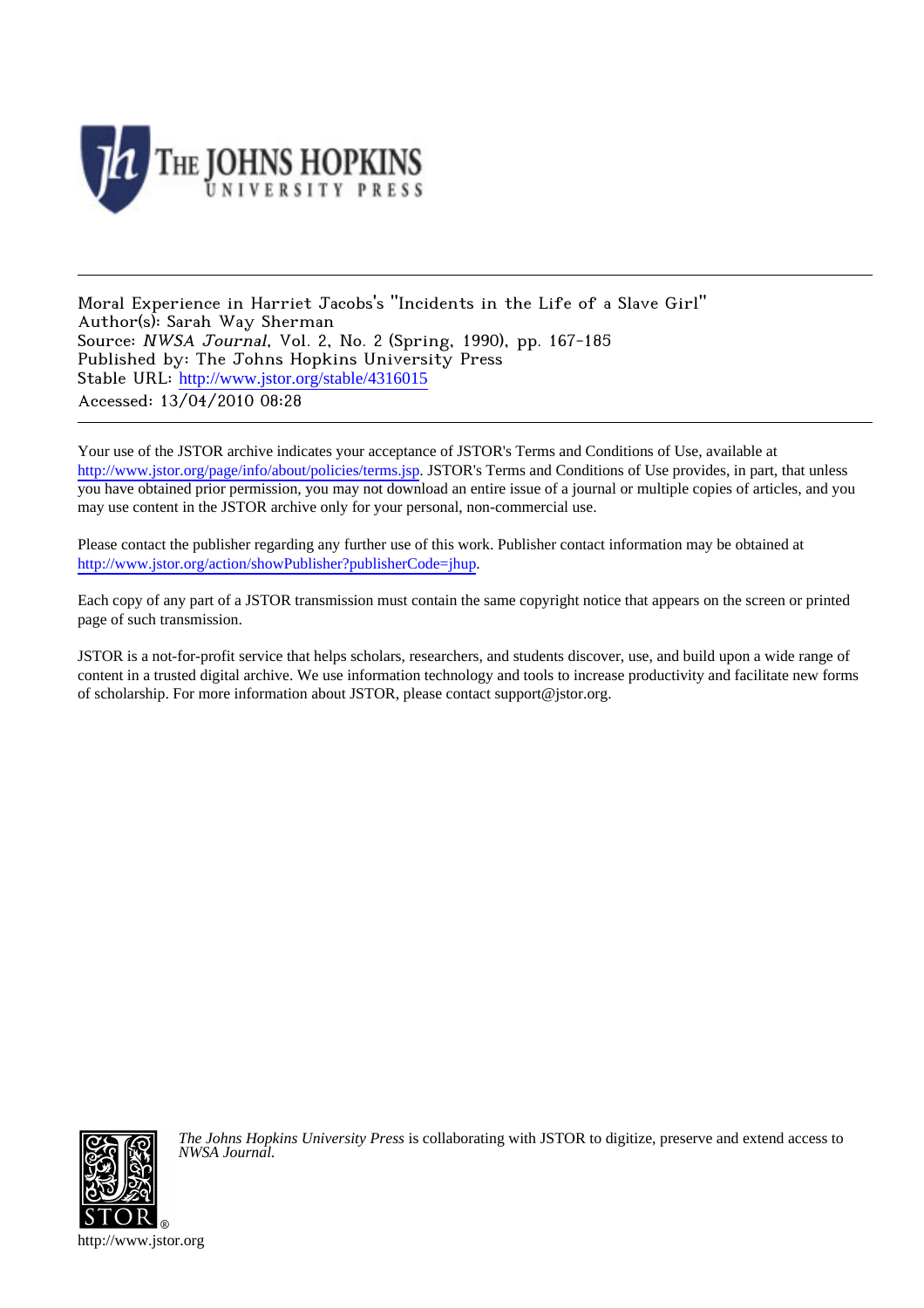## **Moral Experience in Harriet Jacobs's Incidents in the Life of a Slave Girl**

**Sarah Way Sherman** 

**"Slavery is terrible for men," Harriet Jacobs wrote in 1861, "but it is far more terrible for women." Citing this passage from Incidents in the Life of a Slave Girl, Jean Fagan Yellin argues that Jacobs's book was the first to address the sexual exploitation of women under slavery. But Yellin also notes the rhetorical strain of such outspokenness. Compared to the classic Narrative of the Life of Frederick Douglass (1845), Jacobs's narrative can appear weakened by conflict. As I hope to show, however, this important book's ambivalence and troubled voice point toward its strength.' While the thrust of Incidents in the Life comes from a unequivocal denunciation of an evil system, its tension comes from a painful confrontation with moral conflict and moral ambiguity. The pseudonymous narrator, Linda Brent, is caught between the brutal, exploitative bonds of slavery and the idealized, altruistic bonds of true womanhood.2** 

<sup>2</sup> On the ideology of true womanhood  $s \rightarrow$  Barbara Welter, "The Cult of True **Womanhood," American Quarterly, 18 (Summer 1966): 151-74; Nancy Cott, The Bonds of Womanhood: "Woman's Sphere" in New England, 1780-1835 (New Haven, Conn.: Yale University Press, 1977); Lucy Freibert and Barbara A. White, eds., Hidden Hands: An Anthology of American Women Writers, 1790-1870 (New Brunswick, N.J.: Rutgers University Press, 1985); and Judith Fetterley, ed., Provisions: A Reader from 19th-Century American Women (Bloomington: Indiana University Press, 1985). For a discussion of nineteenthcentury Afro-American women's responses to the cult of true womanhood, see Frances Smith Foster, "Adding Color and Contour to Early American Self-Portraitures: Autobio-**

**NWSA Journal, Vol. 2, No. 2, Spring 1990, pp. 167-185** 

**Correspondence and requests for reprints should be sent to Sarah Way Sherman, Department of English, University of New Hampshire, Durham, NH 03824.** 

**l See Jean Fagan Yellin, "Introduction," in Harriet A. Jacobs, Incidents in the Life of a Slave Girl, Written by Herself," ed. Jean Fagan Yellin (Cambridge, Mass.: Harvard University Press, 1987), xiii-xxxiv; also, Charles T. Davis and Henry Louis Gates, Jr., eds., "Text and Contexts of Harriet Jacobs' Incidents in the Life of a Slave Girl: Written by Herself," in The Slave's Narrative (New York: Oxford University Press, 1985), 262-82. For the text itself I have used the Yellin edition of Jacobs's work. In recognition of the fictional aspects of autobiography, I have referred to the author throughout as "Linda Brent." Finally, I would like to thank the anonymous readers of the NWSA Journal for their suggestions, as well as Patrocinio Schweickart and Lester A. Fisher for their encouragement and comments. This project was generously supported by a Faculty Summer Stipend from Dean Stuart Palmer and the College of Liberal Arts at the University of New Hampshire.**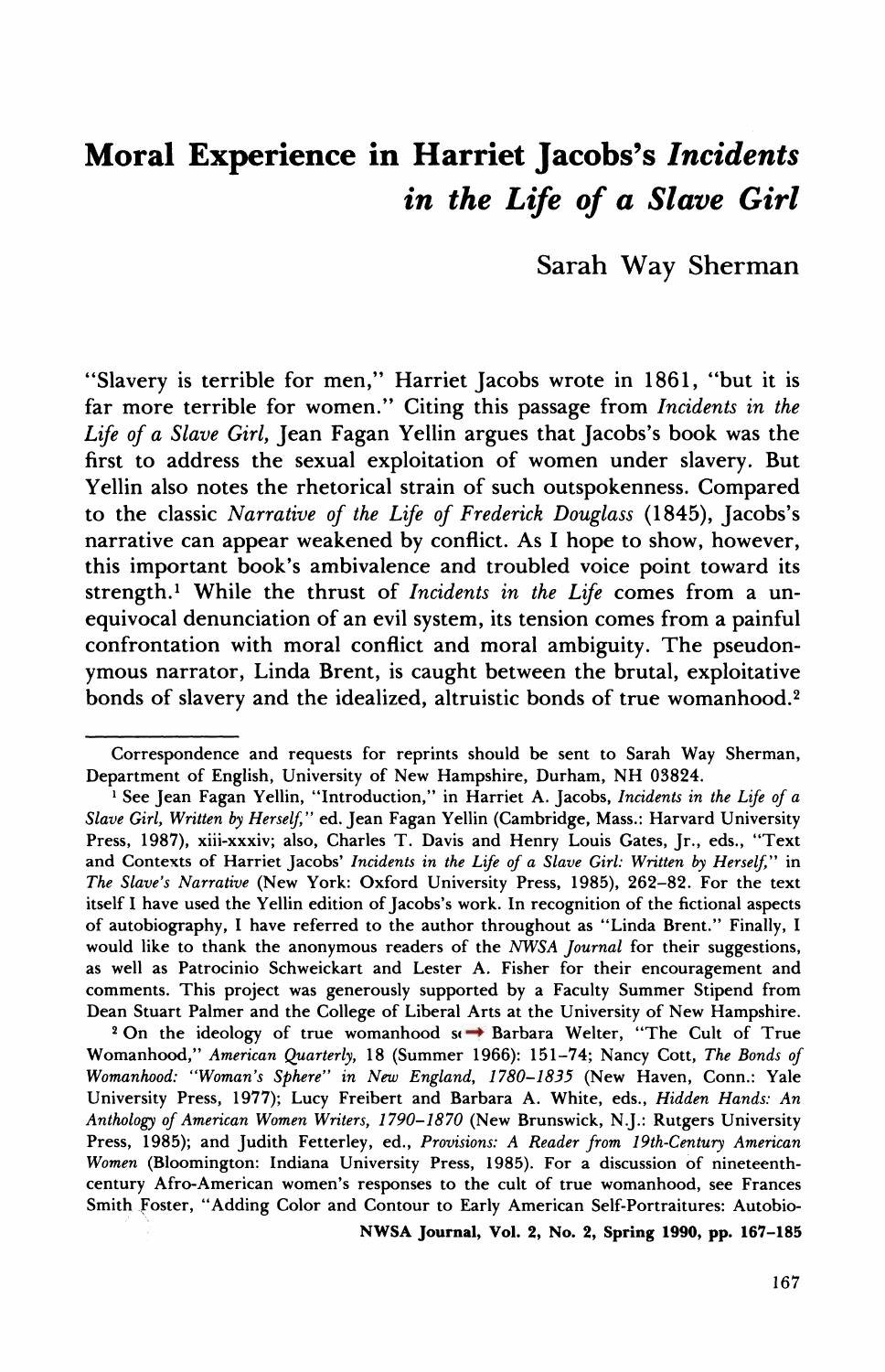**The first she resists with great spirit and no ambivalence; the other she resists only with great pain and guilt, after deep disillusionment. Both systems denied her a selfhood; neither had words to authorize her choices.** 

**Jacobs's story, now widely available, has found new readers, particularly in college courses where it is often read alongside Douglass's Narrative. The differences between the two are illuminating. I should say, however, that Douglass's text may not itself be a typical slave narrative. One reason he was assimilated into the American literary canon with relative ease may have been his brilliant deployment of white conventions, particularly the developmental drama of the self-made man. There are significant parallels between the trajectory of Benjamin Franklin's rise from obscurity to political office and Douglass's own emergence from slavery into the public forum.3 One of the most important differences then between Jacobs and Douglass is gender. Gender directly shapes Jacobs's experience both as slave and free woman; moreover,**  gender shapes the conventions available for her interpretation of these **experiences. The exemplary rise of a self-made woman was not a common literary plot. Before addressing gender differences, however, there is another key difference between Jacobs and Douglass: her early literacy and relatively privileged status as a slave.** 

**The text opens with the lines, "I was born a slave, but I never knew it till six years of happy childhood had passed away." Linda and her brother, William, are raised by indulgent owners. Linda's mistress teaches** 

graphical Writings of Afro-American Women," in Conjuring: Black Women, Fiction, and **Literary Tradition, ed. Marjorie Pryse and Hortense J. Spillers (Bloomington: Indiana University Press, 1985), 25-38.** 

**Recent key studies of Jacobs's text include: Mary Helen Washington, "Meditations on**  History: The Slave Woman's Voice," in Invented Lives: Narratives of Black Women, 1860-1960, **ed. Mary Helen Washington (Garden City, N.J.: Doubleday Anchor, 1987), 3-15; Hazel**  Carby, Reconstructing Womanhood: The Emergence of the Afro-American Woman Novelist (New **York: Oxford University Press, 1987), 40-61; Valerie Smith, Self-Discovery and Authority in Afro-American Narrative (Cambridge, Mass.: Harvard University Press, 1987), 28-43; and Yellin, "Introduction," in Incidents, xxvii-xi. Also, Thomas Doherty, "Harriet Jacobs' Narrative Strategies: Incidents in the Life of a Slave Girl," Southern Literary Journal 19 (Fall 1986): 79-91.** 

**<sup>1</sup> For a discussion of the genre's conventions and Frederick Douglass's achievement within them see: Houston A. Baker, Jr., "Autobiographical Acts and the Voices of the Southern Slave"; and James Olney, " 'I Was Born': Slave Narratives, Their Status as Autobiography and as Literature," in The Slave's Narrative, 245-55; 148-75. On canon formation see: Henry Louis Gates, Jr., "Canon Formation, Literary History, and the Afro-**American Tradition: From the Seen to the Told," in Afro-American Literary Study in the **1990s, ed. Houston A. Baker, Jr. and Patricia Redmond (Chicago: University of Chicago**  Press, 1989),  $14-50$ ; a  $\rightarrow$  Nina Baym, "Melodramas of Beset Manhood: How Theories of American Fiction Exclude Women Authors," American Quarterly 33 (Summer 1981): 123-39.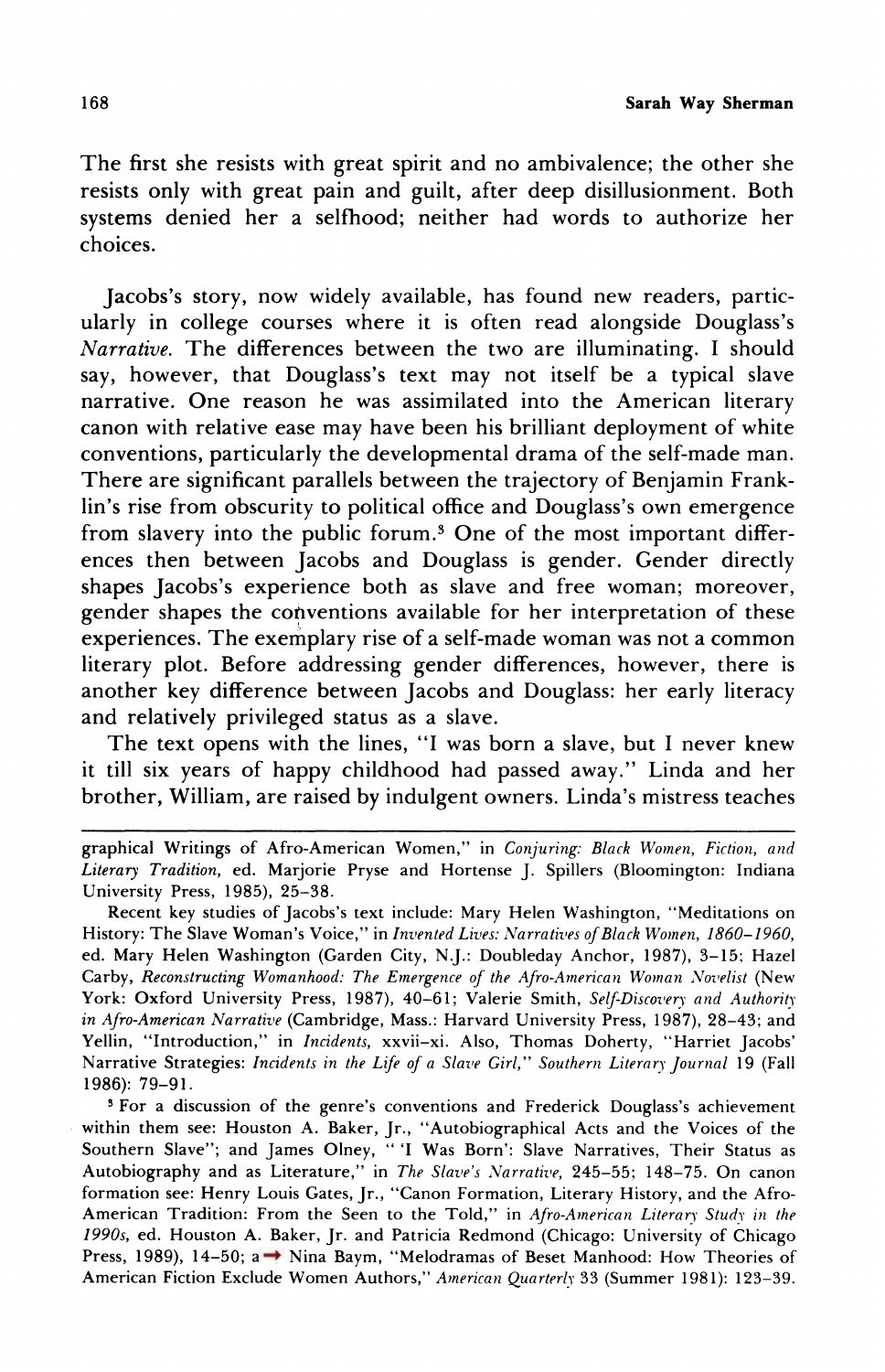**her to read and treats her almost like a daughter. This woman had been herself nursed at the breast of Linda's grandmother; hence she is seen as the "foster sister" of Linda's own mother. Not only are the children taught to read, but they are raised within an intact black family which "fondly shields" them from the realities of slavery. Linda's father is a skilled carpenter. Her grandmother, Martha, has obtained her freedom, owns her own home, and supports herself through a lively business as a baker. This proud family holds Linda and William to the**  standards of middle-class behavior-the moral codes of free people**even though the two children cannot always fulfill them. The conflicts created by this situation appear early and are central to the text.** 

**Linda, for example, describes how William is called by both his white mistress and his father. Whom should he obey? From an abstract, ideal perspective the moral claim of the father is obviously superior to that of the mistress. But in the fallen world of the slaveholding South, the father's claim is silenced. William assesses the context and goes to his mistress. For the time being, the greater good, greater even than goodness, is survival. But if William thereby escapes a whipping, or worse, he does not escape his father's wrath. He is held morally accountable and reprimanded for making the wrong choice.** 

**The lesson that Linda and William must learn is excruciating. Although the dove of moral idealism may be beautiful, to act in a corrupt world it must learn a lesson from the serpent. Only a "fortunate fall" from innocence can develop a morality adequate to the complexity of human experience.4 Thus while Douglass's narrative begins with a slave who does not know he is human; this one begins with a child who does not know she is a slave. If she is to survive, she must learn not to express her humanity but to hide it; not to find her tongue but to bite it. Powerless to fulfill the moral codes, one of white society, she develops a powerful critique of those codes that assesses moral action within its human context.** 

**This lesson is complicated by Jacobs's other difference from Douglass-her gender. If "slavery was terrible" for men like William, it was,** 

**<sup>4</sup>The themes of moral innocence and experience are, of course, central to many literatures in many cultures. This problem of the fortunate fall, however, was especially important to the fiction of Jacobs's better-known contemporaries, such as Nathaniel Hawthorne and Herman Melville. Hawthorne, in particular, provides an interesting parallel because, although a representative of elite culture, he worked within some of the same codes that Jacobs did, namely evangelical Protestantism and Victorian female ideology. The Marble Faun and The Scarlet Letter (that painted a sympathetic portrait of another mother who bears an illegitimate child and whose experience forces her to question conventional morality). Significantly, these texts, among the most valued in the Anglo-American canon, are known for their exploration of moral conflict and ambiguity. Like Linda Brent's, their narrative voices are complex.**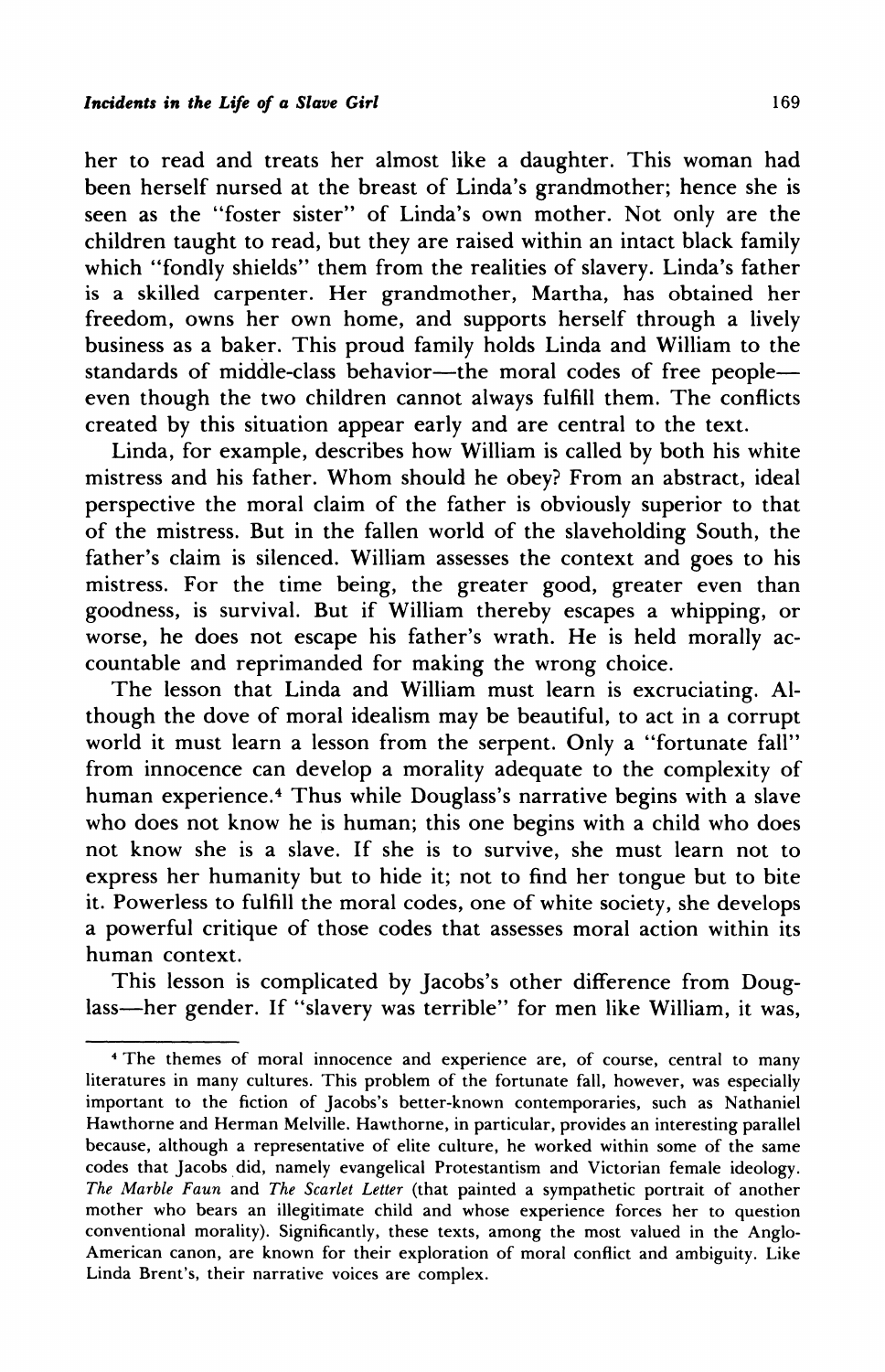**again in Linda Brent's words, "far more terrible for women." Slavery was acted out on male bodies but also within female ones. As "brood mare" or concubine, wet nurse or mammy, part of a slave woman's productive work was reproduction.5 Slavery's threat was therefore even the more intimate and brutal. If slavery denied the female slave's selfhood, it tempted her master to monstrous selfishness, unfettered by recognition of their common humanity.** 

**Not only was slavery's threat more sexual for women, but genteel codes for their behavior were more stringent. The standards of free people differed for men and women. With the example of her own mother's chaste courtship and marriage ever before her, Linda is carefully indoctrinated by her mistress and family into the cult of true womanhood. The ideology of woman's innate "piety, purity, submissiveness and domesticity" could be a significant weapon against male aggression, but it also opened new areas of vulnerability. As a model for human behavior, it had, as Linda discovers, serious flaws. "Angels in the house" might win self-respect and private influence but only by renouncing self-assertion and public power.6** 

**While Linda's awareness of slavery begins at age six, with her mother's death, her moral education begins at twelve, with the death of her mistress, "almost a mother to her." She is not freed as she had come to expect but is "bequeathed" to her mistress's little niece, Emily Flint. This shock destroys whatever illusions Linda might have had about her actual condition. Not long after this first "fall," Emily's father, Dr. Flint, begins to make sexual advances. The story now takes on some qualities of a conventional seduction novel, a sentimental story of innocence pursued. Linda is not physically coerced, but she is, from puberty onward, relentlessly harassed by Flint, her master until Emily's majority. The language and plot of these sections led some critics, such as John Blassingame, to suspect that Jacobs's white editor, Lydia Maria Child influenced the text. Yellin's research, however, has shown that Jacobs herself was responsible for the text.7 Its words and story are essentially** 

**<sup>5</sup>On this history see Jacqueline Jones, Labor of Love, Labor of Sorrow (New York: Basic Books, 1985); Eugene D. Genovese, Roll, Jordan, Roll: The World the Slaves Made (New York: Vintage, 1972); Herbert C. Gutman, The Black Family in Slavery and Freedom, 1750-1925 (New York: Random House, 1976).** 

**<sup>6</sup>Daniel Scott-Smith, "Family Limitation, Sexual Control, and Domestic Feminism in**  Victorian America," Feminist Studies 1 (Winter/Spring 1973): 40-5<sup>-></sup> Nancy F. Cott, **"Passionlessness: An Interpretation of Victorian Sexual Ideology, 1790-1850," Signs 4 (Spring 1978), 219-36.** 

**<sup>7</sup>For the evidence behind this judgment see the "Introduction" and annotations to Yellin's edition of Incidents, as well as the appended letters by Harriet Jacobs herself. However, the issue has not been completely laid to rest. Yellin recently chaired a roundtable discussion of the issue, "The Ending of a White Novel? The Beginning of a Black Narrative? Authorship, Genre, and Incidents in the Life of a Slave Girl," at the American Studies**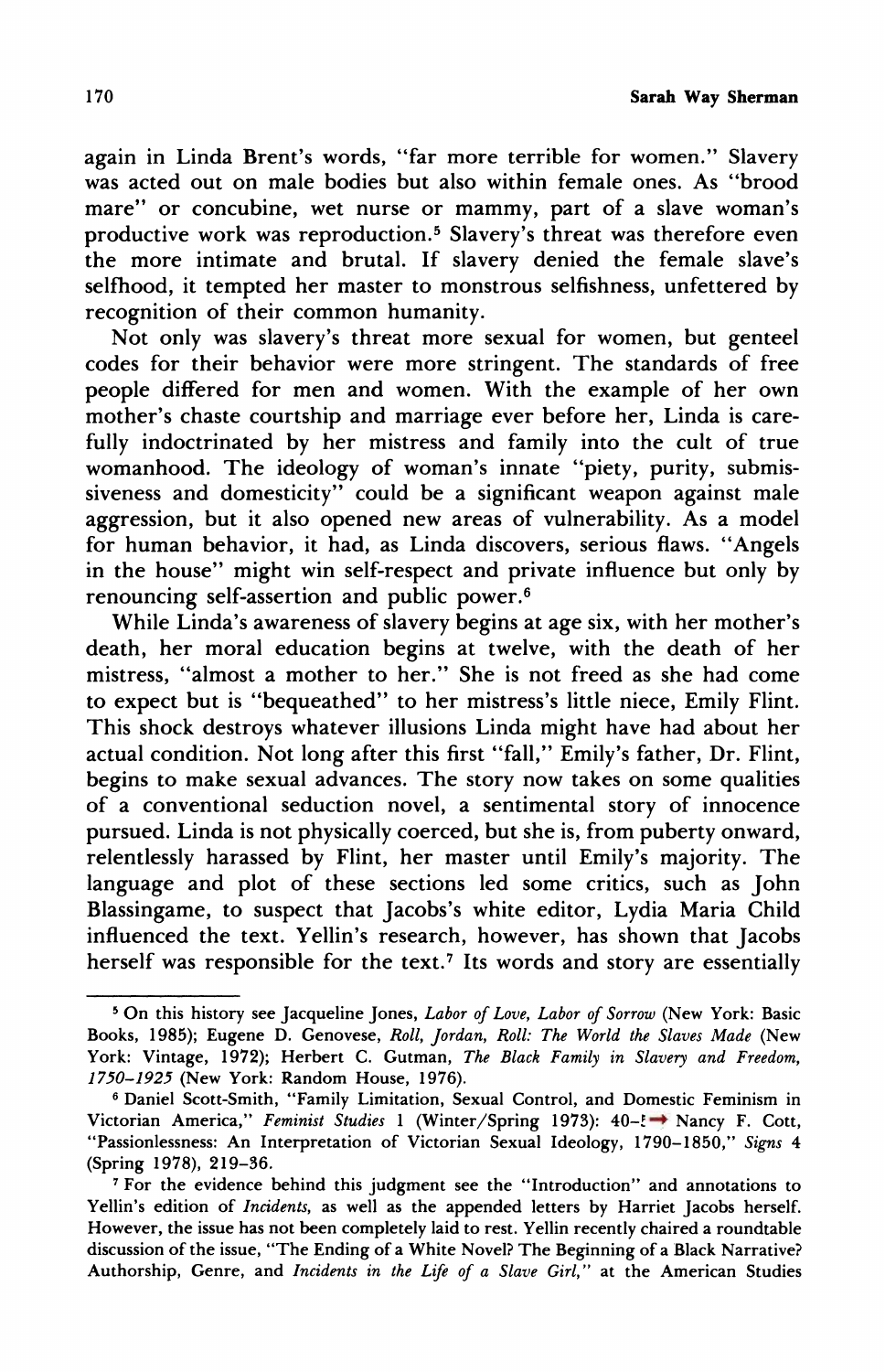**her own. While the hesitations and expressions of shame associated with Linda's sexual history may be explained by her need to appease white middle-class readers, I believe they also result from Linda's own education in genteel codes of female behavior. Again, the source was from within her own family, particularly her freed grandmother, Martha.** 

**Martha in many ways is a model of womanly strength and integrity. A capable, devout Christian, she has earned the respect of her community, black and white. After serving as wet nurse, cook, and mammy to Mrs. Flint's mother's household for many years, she gained her freedom to become mistress of her own home. This domestic space is not only a "haven in a heartless world" but literally a means to Linda's freedom when she later hides in its shed for seven years. (Confined to a tiny alcove, concealed even from her own children, she waits for a chance to escape to the North.) If her master Dr. Flint is the text's serpent, Linda's strong and kindly grandmother is its dove. Her memory remains with Linda like "light, fleecy clouds floating over a dark and troubled sea."8 Yet that dark and troubled sea is the one which Linda has to cross.** 

**As a young girl, Linda "had resolved that I would be virtuous, though I was but a slave. I had said, 'Let the storm beat! I will brave it till I die.' " But the storm is ruthless. Not only does Dr. Flint batter her purity of mind with constant insinuations and harrassment, but he destroys any hopes for legitimate fulfillment by refusing to allow her to marry the free black man who loves her. Even if he had permitted it, the marriage would have had no legal existence because of her status as a slave. In Samuel Richardson's classic seducation novel Pamela, the chaste heroine triumphs when her employer and would-be seducer finally proposes marriage. But, as critic Valerie Smith points out, the happy endings of sentimental novels do not apply to a young slave girl's story.** 

**Association Convention in Toronto, Canada (3 November 1989). During the discussion panelist Alice Deck argued that Lydia Maria Child's editorial advice rendered the authorship of Incidents problematic, while fellow panelists Frances Smith Foster and Henry Louise Gates, Jr. affirmed Jacobs's ultimate authorship and authority. Here, as elsewhere, Jacobs deals with the constraints of her cultural context; here, as elsewhere, she exercises her power to choose.** 

For the relationship between *Incidents* and the classic seduction plot, see John Blassin**game, "Critical Sources on Texts," in The Slave Community: Plantation Life in the Antebellum South, 2d ed. (New York: Oxford University Press, 1979), 367-82; John F. Bayliss, Black Slave Narratives (New York: MacMillan, 1970), 108; Frances Smith Foster, Witnessing Slavery: The Development of the Ante-Bellum Slave Narrative (Westport, Conn.: Greenwood Press, 1979), 58-59; Doherty, "Harriet Jacobs' Narrative," 83-91; Smith, Self-Discovery, 35-43; Carby, Reconstructing Womanhood, 45-48.** 

**<sup>8</sup>Jacobs, Incidents, 201.** 

<sup>&</sup>lt;sup>9</sup> Jacobs, *Incidents*, 56.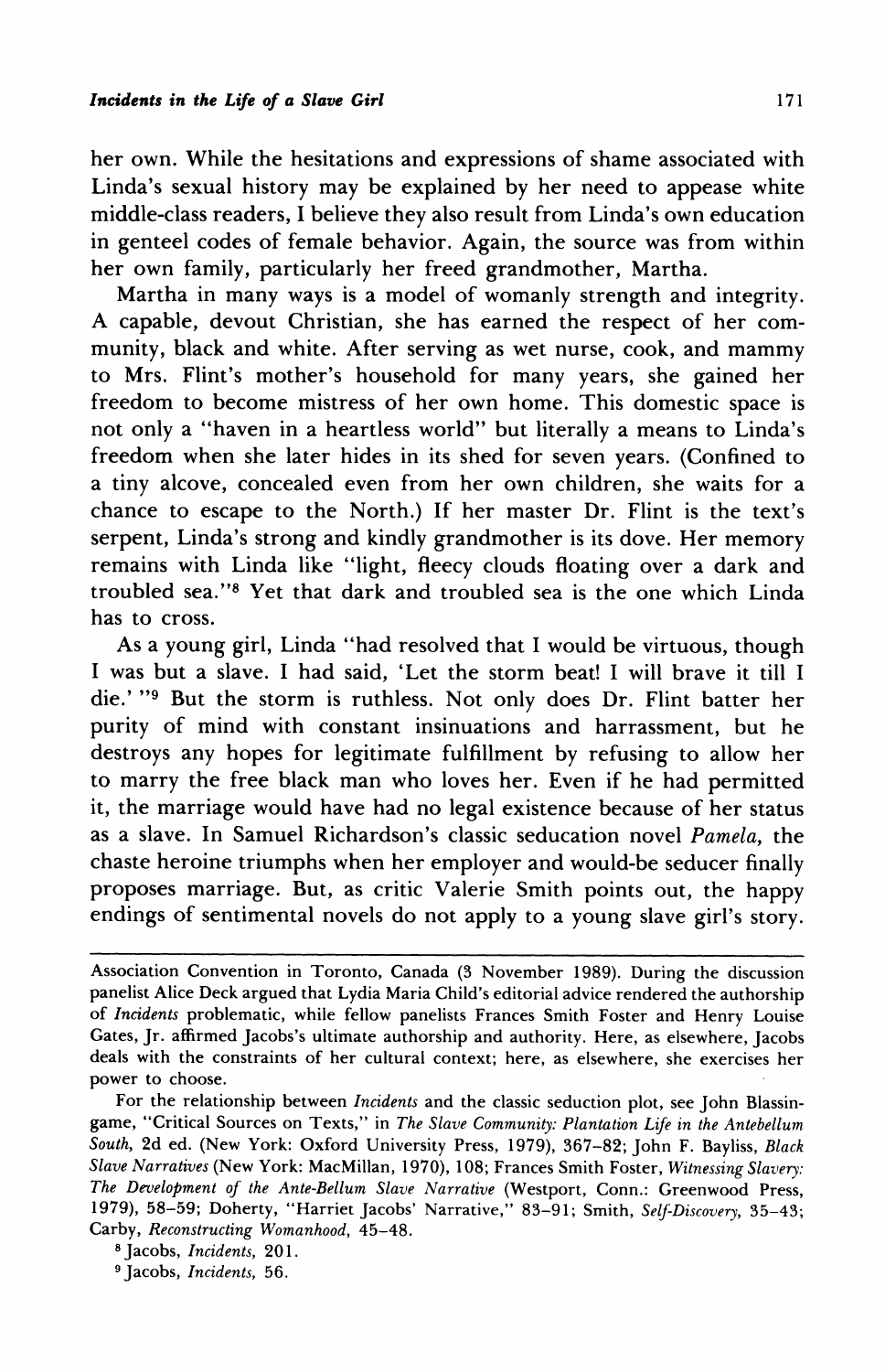**172 Sarah Way Sherman** 

**If legitimizing Flint's sexual advances were the only issue, racist laws alone would prevent him from marrying her.'0** 

**Of course, there is one conventional ending that could apply: martyrdom. Like Clarissa of Richardson's other seduction novel, Linda could choose to die rather than to live an "impure" life: a sullied blossom in a sullied world. As in the opening story of her brother William's choice, the constant question behind Linda's life and text is: when is your humanity worth dying for? At what moment, precisely, is survival as a compromised individual too painful? Her motto, Linda Brent says, is give me liberty or give me death, but the difficulty is knowing when that final choice has come. In this case she does not die in the storm but decides instead to take a free white man as a lover. The decision brings her into direct conflict not only with her master's will but also her grandmother's values. In the genteel code, virginity before marriage was equated with female self-worth and moral integrity. For the free, middle-class woman the choice of husband was the choice. Through this choice she exercised the majority of what control she had over her adult life. While agonizingly limited, the choice was, nevertheless, real. Denied this choice, Brent is forced to recognize that it is through the moral exercise of her right to choose that a woman gains moral integrity, not through the physical virginity with which the choice is associated.** 

**Thus, struggling to explain her history to white genteel readers, Brent says, "It seems less degrading to give one's self, than to submit to compulsion. There is something akin to freedom in having a lover who has no control over you, except that which he gains by kindness and**  attachment."<sup>11</sup> It is the quality of the relationship that marks it as moral **or immoral, not its legal status: "A master may treat you as rudely as he pleases, and you dare not speak; moreover, the wrong does not seem so great with an unmarried man, as with one who has a wife to be made unhappy." At this point Brent seems aware of the radical turn her remarks are taking: "There may be sophistry in all this; but the condition of slavery confuses all principles of morality, and, in fact, renders the practice of them impossible."'2 What Brent seems reluctant to say, perhaps for fear of alienating her audience, is that if slavery renders the practice of morality impossible, far from confusing all principles of morality, it may actually clarify them. Under pressure, the genuinely ethical stands out from the merely conventional.** 

**Linda, however, is not ready to dispense with womanly purity as an ideal. She never completely abandons her grandmother's values but argues that only those who are free to uphold them should be judged** 

**<sup>10</sup>Smith, "Introduction," in Narrative Authority, 37.** 

**<sup>11</sup> Jacobs, Incidents, 55.** 

<sup>&</sup>lt;sup>12</sup> Jacobs, *Incidents*, 55.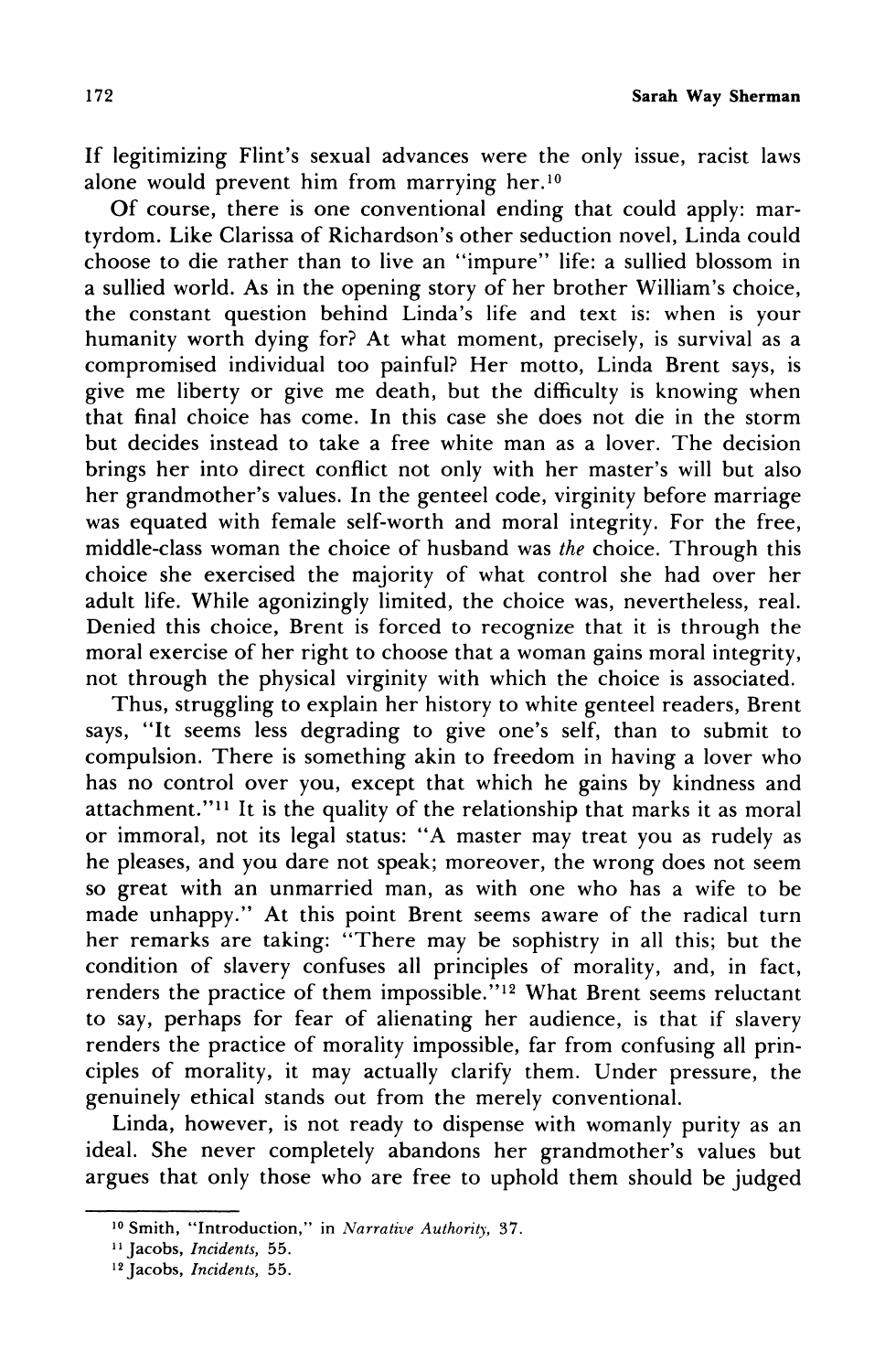**by them. Thus her voice moves between passionate idealism and calm realism: "I know I did wrong. No one can feel it more sensibly than I do. The painful and humiliating memory will haunt me to my dying day. Still, in looking back, calmly, on the events of my life, I feel that the slave woman ought not to be judged by the same standard as others."'" In the same passage she bravely takes full responsibility for her choice: "I knew what I did, and I did it with deliberate calculation." But again, she asks her reader to read that confession within its context: "But, 0, ye happy women, whose purity has been sheltered from childhood, who have been free to choose the objects of your affection, whose homes are protected by law, do not judge the poor desolate slave girl too severely."** 

**In sum her grandmother's vision of the cult of true womanhood is "beautiful" but unattainable. If Linda had that choice in this world, she would take it. But she does not. Denied the innocence of the dove, she uses the wisdom of the serpent. She chooses survival: selfhood and self-determination. Through her liaison with Mr. Sands she gains some control over her body. If she cannot marry, she can at least choose with whom she will reproduce. Citing her birthright as a mother, she argues that, "Of a man who was not my master I could ask to have my children well supported; and in this case, I felt confident I should obtain the boon. I also felt quite sure that they would be made free."'14 Later she discovers that Sands is only apparently softer than Flint; both are made of the same slaveholding stuff although Sands is shiftier. Nevertheless, the central point remains; she says there is something akin to freedom in this choice, and she takes it.** 

**But this is an understanding her grandmother does not share. She cannot contextualize her moral judgements. When Linda confesses her pregnancy, Martha's judgement is severe: " 'I had rather see you dead than to see you as you now are. You are a disgrace to your dead mother.' She tore from my fingers my mother's wedding ring and her silver thimble. 'Go away!' she exclaimed, 'and never come to my house again.' "15 When Martha finally softens and goes to the terrified, despairing girl, she still does not give up her code: "She listened in silence. I told her** 

**<sup>I</sup>Jacobs, Incidents, 55-56.** 

**<sup>&#</sup>x27;4Jacobs, Incidents, 55. Mary Helen Washington discusses the slave woman's need for control over her sexuality and her life in Invented Lives, xxiii-xxiv. See also Smith, Self-**Discovery, 33.

**<sup>15</sup> Jacobs, Incidents, 56-57. A comparison between the grandmother's response and mores among plantation slaves is revealing. According to historians Jacqueline Jones and Eugene Genovese, although the slave community highly valued marital fidelity, it generally tolerated pregnancy before marriage, even when the child's father was not the young woman's eventual husband. Jones, Labor of Love, 34-35; Genovese, Roll, Jordan, Roll, 458-75, esp. 465.**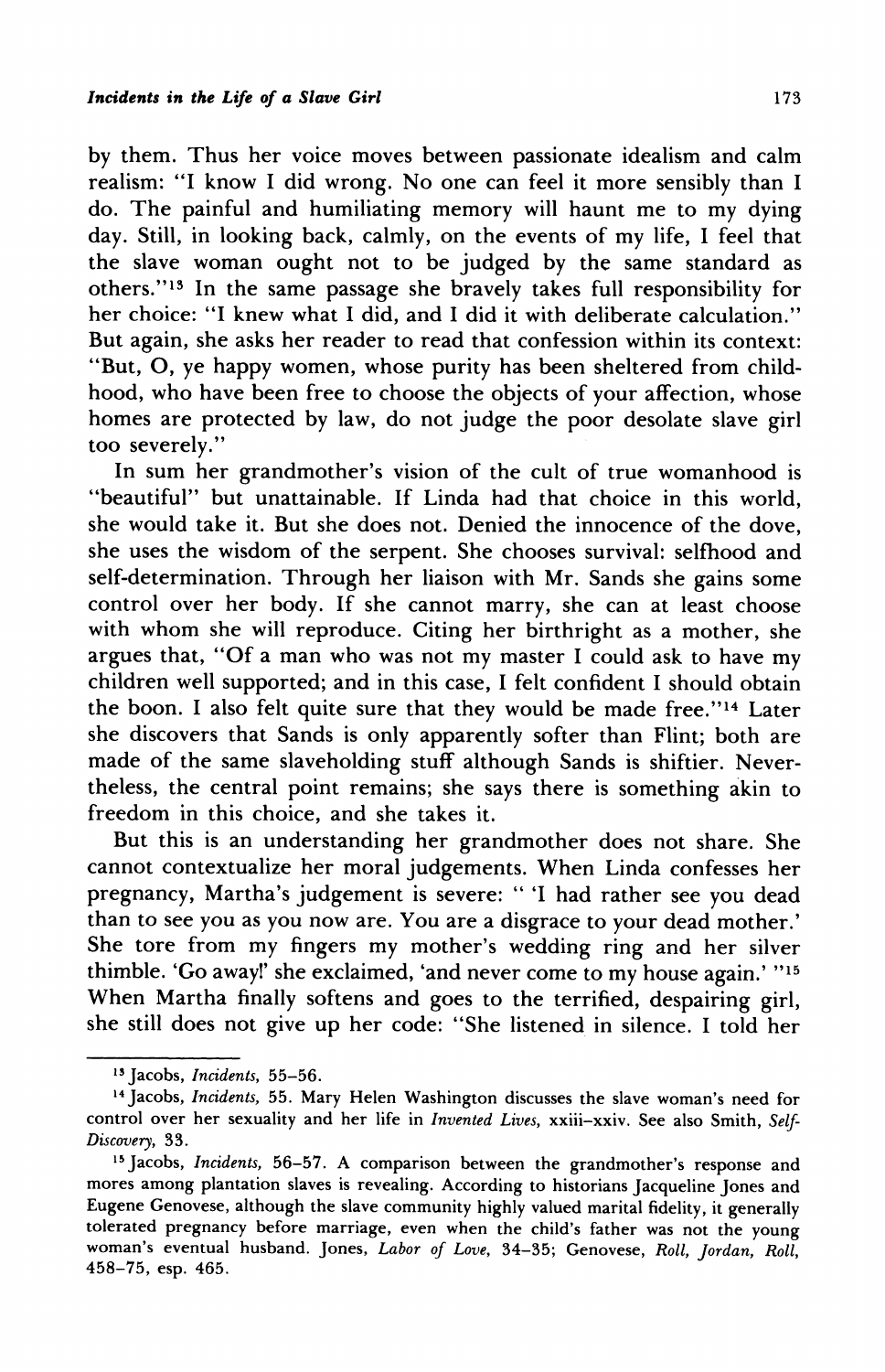**I would bear any thing and do any thing, if in time I had hopes of obtaining her forgiveness. I begged of her to pity me, for my dead**  mother's sake. And she did pity me. She did not say, 'I forgive you'; **but she looked at me lovingly, with her eyes full of tears. She laid her old hand gently on my head, and murmured, 'Poor child! Poor child!' "16** 

**As the text clearly demonstrates, Linda has no ideology or language to justify her choice. After her escape she tells the people sheltering her that she is a mother but not a wife. Although they are understanding, they caution her against such honesty in the future; it could expose her**  to contempt. The "delicate silence of womanly sympathy" is the best **that she can expect, but that is a lot. This silence does not demand the struggle to forge explanations. It acknowledges her history's context and forgives. Hence Jean Fagan Yellin and Hazel Carby read understanding in the silence of Linda's daughter, Ellen, who tells her mother there is nothing in her past she need explain. The daughter's understanding and acceptance heal the pain of the grandmother's first rejection, yet this silence means, again, that there is finally no language of justification.'7 Sexual purity remains an operative fiction: a value for that ideal world whose future possibility Linda is unwilling to give upat the same time she must live with the reality of slavery in this one.** 

**These issues of voice and virginity have been at the center of much critical discussion of this text. I believe, however, that Linda Brent's sexual initiation is only that, an initiation. The central experience of her mature morality is neither virginity nor its loss, but motherhood. The "moral mother" was a powerful image in Victorian ideology; one**  has only to think of how skillfully Harriet Beecher Stowe used it.<sup>18</sup> **Thus, as Carby suggests, while Linda's fall from sexual innocence presented problems for her white readership, as well as for herself, her resultant motherhood conferred not only new knowledge but new power.'9 It is as a slave mother that Linda Brent addresses her reader; it is through this role that she claims authority to write.** 

**The gift of motherhood, however, is also mixed, and Brent's description offers us another sobering critique. She shows how utterly inadequate** 

<sup>&</sup>lt;sup>16</sup> Jacobs, *Incidents*, 57.

**<sup>17</sup> For a discussion of Ellen's response to her mother's history, see: Yellin, "Introduction," in Incidents, xiv, and Carby, Reconstructing Womanhood, 60-61. For a discussion of the silences within this narrative, see Smith, Self-Discovery, 42-43.** 

**<sup>18</sup>Ruth Bloch, "American Feminine Ideals in Transition: The Rise of the Moral Mother, 1785-1815," Feminist Studies 4 (June 1978):101-26; Elizabeth Ammons, "Stowe's Dream of the Mother Savior: Uncle Tom's Cabin and American Women Writers Before the 1920's," in New Essays on Uncle Tom's Cabin, ed. Eric J. Sundquist (New York: Cambridge University**  Press, 1986). Harriet Jacobs's relationship to Stowe, including Stowe's unneighborly treat**ment of Jacobs and her daughter, is documented in Incidents, see particularly, 232-36.** 

**<sup>19</sup> Carby, Reconstructing Womanhood, 60.**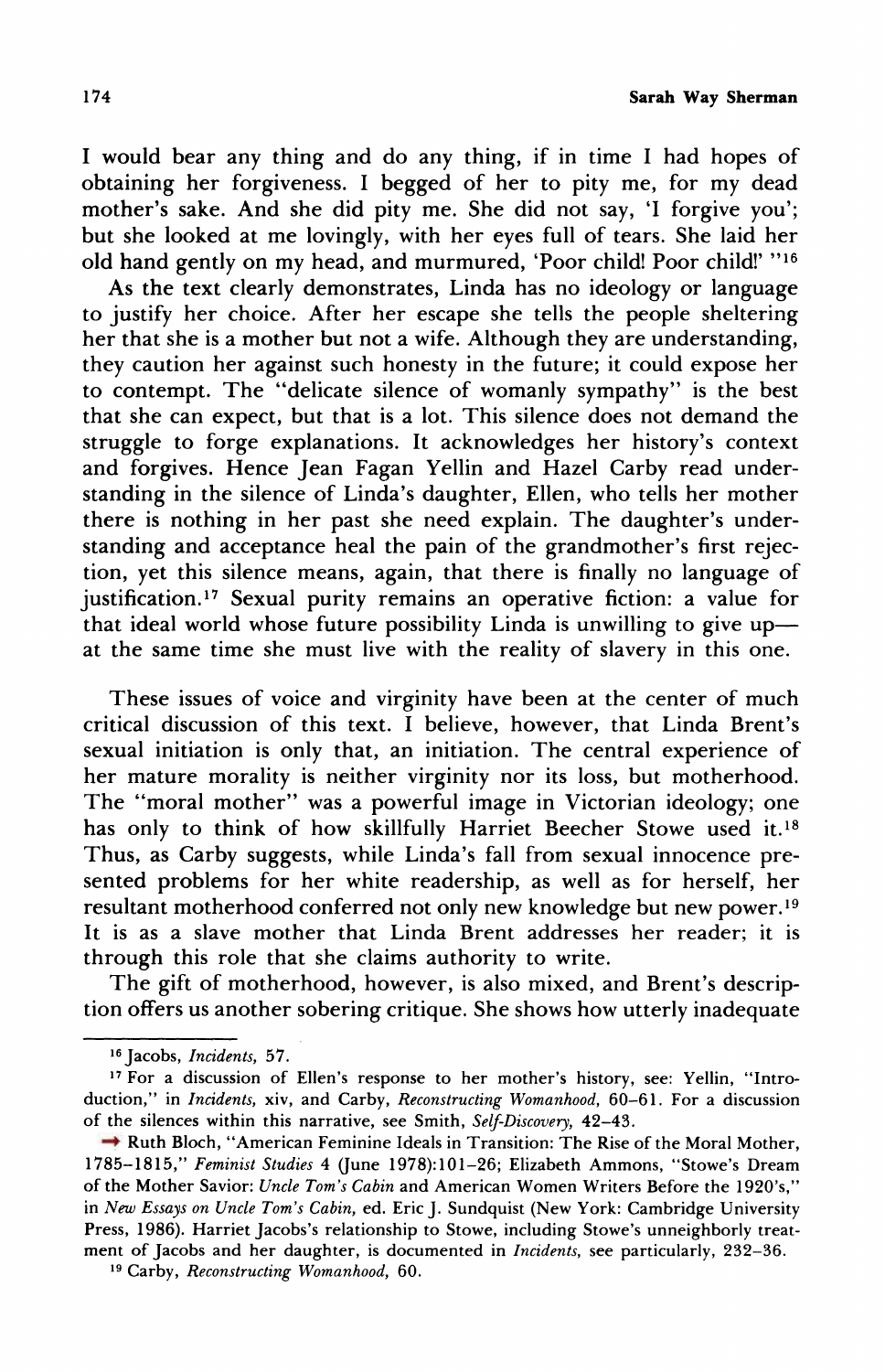**the sentimental vision of selfless motherhood was to slave realities. Of her first child, Benjamin, Linda says: "The little vine was taking deep root in my existence, though its clinging fondness excited a mixture of love and pain. . . . I could never forget that he was a slave."20 "Why," she asks, "does the slave ever love? Why allow the tendrils of the heart to twine around objects which may at any moment be wrenched away by the hand of violence?"2' The imagery of twining vines and tendrils is a staple of Victorian sentimentalist fiction, but in this narrative the imagery of attachment lies close to the imagery of bondage. The chapter describing Benjamin's birth is "The New Tie to Life," and the one describing Ellen's, "Another Link to Life." These children give her reason to live, but the ties that bind her to motherhood can tighten her to slavery. When Flint suspects that Linda may escape, he threatens to bring Benny and Ellen to the plantation, thinking, she writes, "that my children's being there would fetter me to the spot." He knew "that my life was bound up in my children."22** 

**As a slave mother, as in so many of her other roles, Linda must bear moral responsibility virtually without control, with only the slimmest margin of choice. Even before she hides in that tiny, cramped alcove, contingency hems her in at every side. At the Flint's plantation she lies down beside Ellen and "felt how much easier it would be to see her die than to see her master beat her." And earlier, looking on her newborn son, she states: "Sometimes I wished that he might die in infancy. . . . Death is better than slavery."23 Death is the one choice she always has. While this subtext of infanticide becomes surface in Toni Morrison's Beloved, as well as Uncle Tom's Cabin (where Cassie gives her infant laudanum), in Incidents in the Life of a Slave Girl it is the constant, somber background, the desperate horizon.24 The other direction from freedom is nevertheless an escape. Moreover, it is the final assertion of authority: in death her children would be hers to keep.** 

**The complexities of Linda's situation appear in a passage describing Ellen's christening. Recognizing that Linda cannot give her child the baby's father's name, Linda's father's former mistress comes forward and offers the child her Christian name, to which Linda adds her own father's surname. But, she adds, her father "had himself no legal right to it; for my grandfather on the paternal side was a white gentleman. What tangled skeins are the genealogies of slavery!" Then, the white** 

<sup>&</sup>lt;sup>20</sup> Jacobs, *Incidents*, 62.

**<sup>21</sup>Jacobs, Incidents, 37.** 

**<sup>22</sup>Jacobs, Incidents, 93, 101.** 

**<sup>2&</sup>quot;Jacobs, Incidents, 86-87, 62.** 

**<sup>24</sup> Toni Morrison, Beloved (New York: Knopf, 1987).**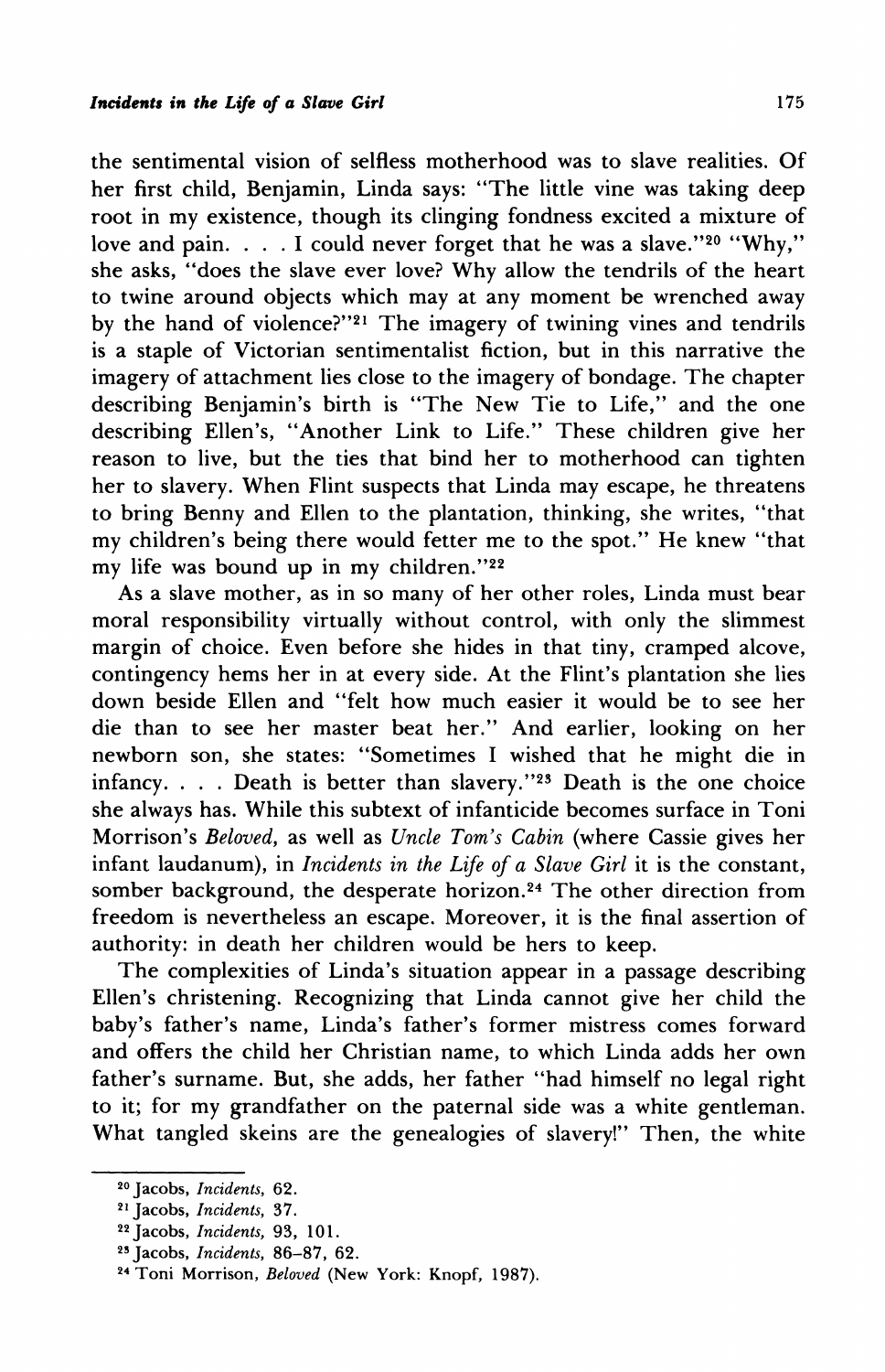**mistress, by way of a gift, "clasped a gold chain around my baby's neck. I thanked her for this kindness; but I did not like the emblem."25** 

**At the close of a chapter entitled "Another Link to Life," this imagery is heavily loaded. William's initial dilemma has become more complex. He finds himself in a double-bind because he was doubly-bound: first by the legal chain of slavery, second by the reproductive chain of kinship. But now we see the two chains entwined, a tangled skein of black and white extending down through the generations. Because the chains themselves are deeply entwined, so are their moral claims. What if one's "owner" is also one's father?** 

**The moral test, throughout the narrative, is love. When Sands takes his daughter Ellen with him to Washington, he does not bother to write her mother. Linda quietly comments: "The links of such relations as he had formed with me, are easily broken and cast away as rubbish." Later, when Linda attempts to tell Ellen about her father, Ellen stops her: "'I am nothing to my father, and he is nothing to me. . . . I was with him five months in Washington, and he never cared for me. ... I thought if he was my own father, he ought to love me. I was a little girl then, and didn't know any better.' "26** 

**Brent repeatedly refers to Sands's fatherhood as "a parental relation," a relation which "takes slight hold of the hearts or consciences of slaveholders." Simple biological bonds are easily corrupted by power, greed, and sexuality; but most of all she laments, "how slavery perverted all the natural feelings of the human heart."27 Sands treats his child as his slave, and therefore is not worthy of being her father, is not her father, and has no rightful authority over her. An umbilical cord is a "tie," but the only tie with moral authority is love.** 

**Thus a third chain is a transcendent chain of affection, of motherly and fatherly, ultimately neighborly love. This chain transcends both slavery and biology; although it might have its roots in biological parenthood and kinship, it is not determined by them. This sacred chain, associated with the ethos of true womanhood and evangelical Christianity, presents Linda with her most painful moral dilemma: whether to run away or stay.** 

**As Mary Helen Washington and Judith Fetterley, among others, point out, there are significant differences between the description of Linda Brent's escape and Frederick Douglass's.28 Douglass opens by telling us how he was systematically denied the comforts of a mother and family** 

<sup>&</sup>lt;sup>25</sup> Jacobs, *Incidents*, 78, 79.

<sup>&</sup>lt;sup>26</sup> Jacobs, *Incidents*, 142, 189.

**<sup>27</sup>Jacobs, Incidents, 107, 142.** 

**<sup>28</sup> See Washington, "Mediations on History," in Invented Lives, 8; Fetterley, "Introduction to Incidents in the Life of a Slave Girl," in Provisions, 279-85; and Smith, Self-Discovery, 27, 33-34.**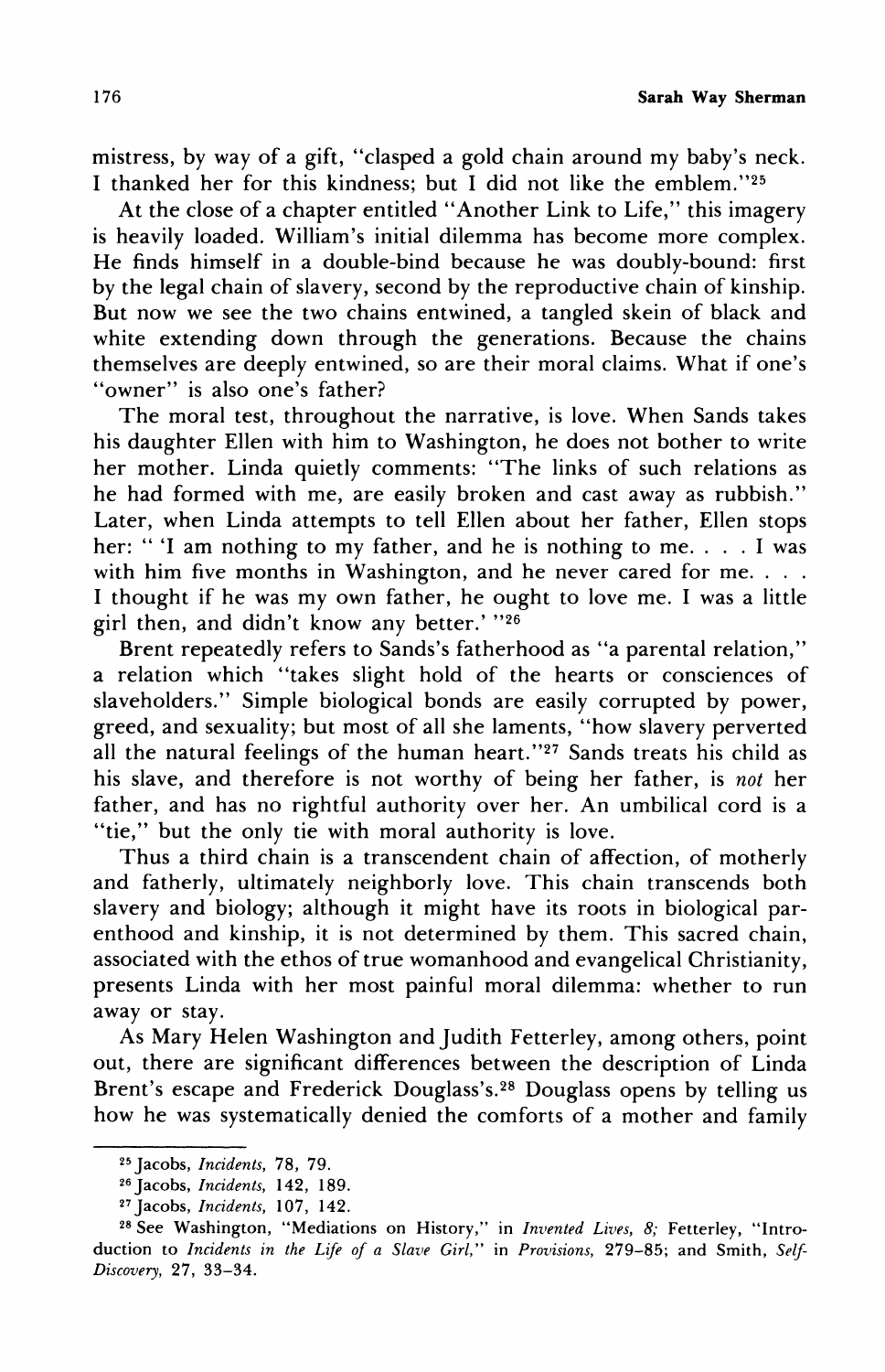**life, then passes over his courtship of his wife-to-be in a few sentences. As in Benjamin Franklin's autobiography, the self which he presents is individual, strikingly outlined against the public sphere. His ultimate liberation is represented by a solitary self speaking in a voice unashamed and unconflicted before a public audience. The story of Douglass's escape from the bonds of slavery is central; the story of his loyalty to the bonds of love and friendship is peripheral.** 

**The two stories, however, are deeply entwined in Linda Brent's narrative, and in many other male and female slave narratives. Indeed Eugene Genovese remarks that "almost every study of runaway slaves uncovers the importance of the family motive: thousands of slaves ran away to find children, parents, wives, or husbands from whom they had been separated by sale."29 Other slaves, such as Henry Bibb, suffered agonies over the conflict between their desire for freedom and their responsibility to families.30 Thus while resisting slavery presents no more ethical challenge to Linda Brent than it does to Frederick Douglass (she feels no moral responsibility to the Flints), leaving her children and grandmother presents a severe challenge. Honesty will not allow Linda to minimize the human consequences of this choice: her grandmother's suffering, her children's loneliness. She has defined a self, but she has defined it within the context of other selves. Bound by mutual love and responsibility, their identities are interdependent. If her obligation to her master is void, her obligation to this community is not.** 

**When Martha first suspects Linda is planning to escape, "She looked earnestly at me, and said, 'Linda, do you want to kill your old grandmother? I am old now, and cannot do for your babies as I once did for you.' " Linda argues that only by fleeing can she keep Dr. Flint from using Benny and Ellen as a weapon to break her. In her absence he would have no reason to threaten them. Her desperate gamble is that she can work for her children's liberation from the North. Perhaps their father could buy them and set them free. But her grandmother is not so hopeful: " 'Stand by your own children,' " she says, " 'and suffer with them till death. Nobody respects a mother who forsakes her children; and if you leave them, you will never have a happy moment.' "31** 

**Linda's conflicts, painful in themselves, are exacerbated by the ideology of true womanhood, represented once again by her grandmother. Both agree on the priority of Linda's duty to her children; how to fulfill that duty is the question. Linda accepts her responsibility to care for** 

**<sup>29</sup>Genovese, Roll, Jordan, Roll, 451.** 

**<sup>30</sup> Henry Bibb, "Narrative of the Life and Adventures of Henry Bibb, an American Slave," in Puttin' On Ole Massa: The Significance of Slave Narratives, ed. Gilbert Osofsky (New York: Harper & Row, 1969).** 

**<sup>3</sup> 'Jacobs, Incidents, 91.**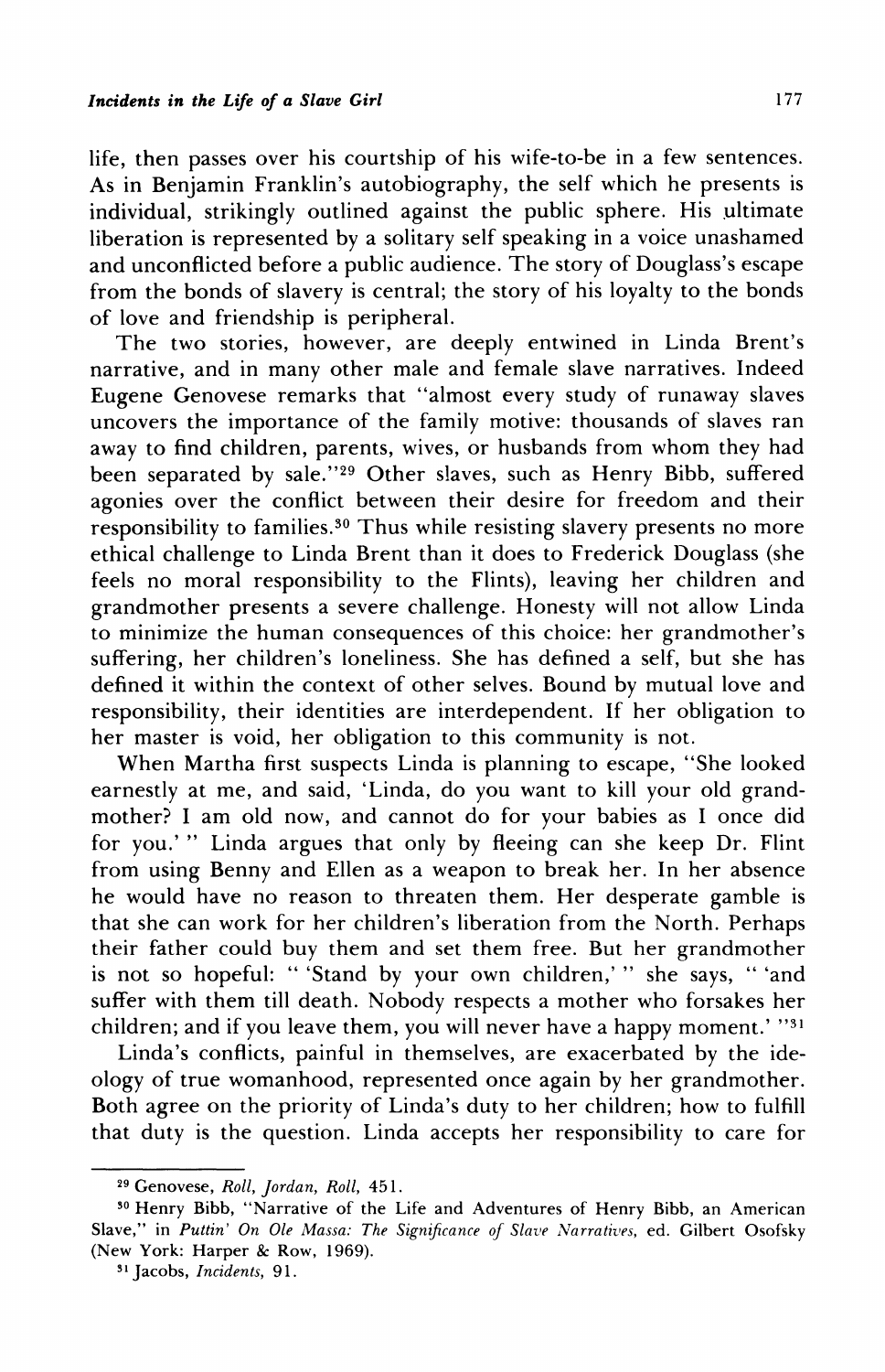**this community, but to do so she must care for herself. Her children's freedom depends upon her strength, her will, which must not be broken, despite her grandmother's fear and the genteel images of womanhood to which Linda might once have aspired. Ladylike martrydom may be an option, but it is not the one Linda chooses. When Linda thinks of her daughter, and what she herself "had suffered in slavery at her age,"**  her "heart was like a tiger's when a hunter tries to seize her young."<sup>32</sup> **Moral action, and moral resistance, demand selfhood.** 

**The choice, however, is still painful: "I remembered the grief this step would bring upon my dear old grandmother; and nothing less than the freedom of my children would have induced me to disregard her advice."" And her grandmother does not let her off easily: "Whenever the children climbed on my knee, or laid their heads on my lap, she would say, 'Poor little souls! what would you do without a mother? She don't love you as I do.' "34 Even though she knows the accusation is false and prompted by a human fear, Brent's narrative is haunted by guilt. In the midst of her first escape she imagines her grandmother saying, "'Linda, you are killing me.'"** 

**But if Linda does not obey her grandmother, neither does she judge her, for these feelings are ones she has shared. Early in the story, when her uncle Benjamin tells her about his plan to leave, Linda's first response**  is "'Go . . . and break your mother's heart.' "<sup>35</sup> Though she imme**diately regrets the words, they are out. When her brother William makes his break, we see again that the heart's spontaneous reaction is not joy but grief: "If you had seen the tears, and heard the sobs, you would have thought the messenger had brought tidings of death instead of freedom."36 These are people whose lives are bound up with those they love. Even when separation brings freedom, it brings pain. As her ship finally approaches Philadelphia and freedom, Linda sees what she calls not the City of Brotherly Love but "the city of strangers." She looks at her companion, also an escaping slave, "and the eyes of both were moistened with tears. We had escaped from slavery, and we supposed ourselves to be safe from the hunters. But we were alone in the world, and we had left dear ties behind us; ties cruelly sundered by the demon Slavery."37** 

**Given the text's focus on mothering, the fact and imagery of nursingboth as physical breastfeeding and as emotional nurturing-are key** 

<sup>&</sup>lt;sup>32</sup> Jacobs, *Incidents*, 199.

<sup>&</sup>lt;sup>33</sup> Jacobs, *Incidents*, 95.

**<sup>34</sup> Jacobs, Incidents, 92.** 

<sup>&</sup>lt;sup>35</sup> Jacobs, *Incidents*, 21.

<sup>&</sup>lt;sup>36</sup> Jacobs, *Incidents*, 134.

**<sup>37</sup>Jacobs, Incidents, 158.**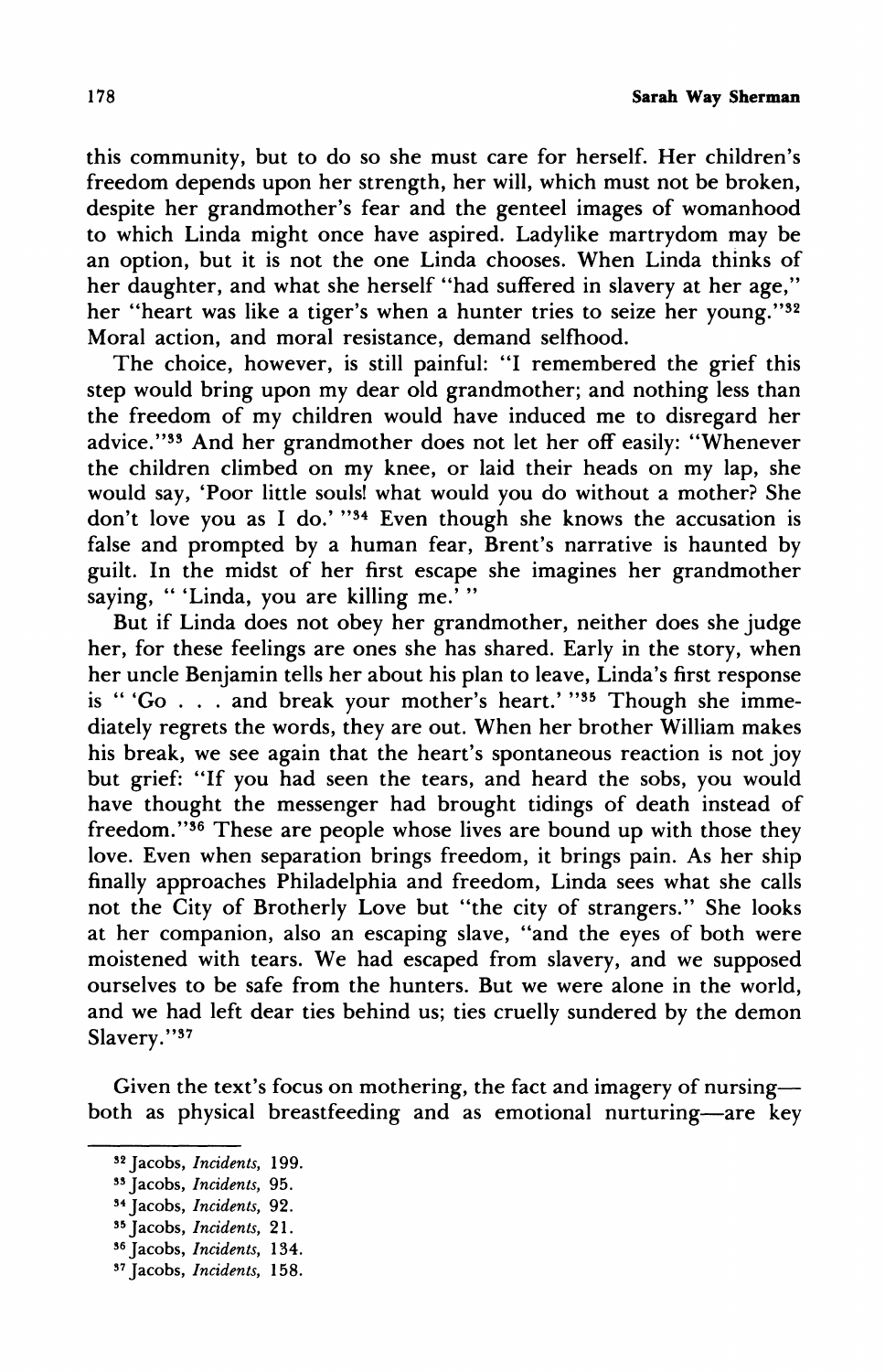**throughout. If the perversion of human relations appears in the white**  father who sells his child into oppression; the ennobling of human **relations appears in the black mother who nurtures the child of her oppressor. And this, of course, is Martha herself, who takes her own child off her breast in order to suckle the child of her beloved mistress. This white baby becomes in her eyes the "foster-sister" of her own child, Linda's mother. There is indeed a curious doubling in the text. Linda Brent's mother dies but is survived by a twin, Aunt Nancy.58 The white foster daughter dies but leaves a sister. This sister becomes the revengeful Mrs. Flint, a frightening image of the slave-mistress.** 

**Aunt Nancy's story is one of the most painful stories Brent tells. Nancy sleeps at the foot of Mrs. Flint's bed, undergoing a harrowing series of premature births and miscarriages while waiting on her foster sister, her white mistress. Mrs. Flint in turn gives birth to her own children, whom Nancy must raise. Nancy's fertility is literally sacrificed to her "sister's." When she finally dies, the letter describing her deatha letter probably written by Dr. Flint-blasphemously imitates the language of community: "Could you have seen us round her death bed, mingling our tears in one common stream, you would have thought the same heartfelt tie existed between a master and his servant, as between a mother and her child."39 But of course the same heartfelt tie does not exist between a master and his servant. Not only is the servant forced to care for the master, but this care is not reciprocated. Mrs. Flint wants Nancy buried in their own plot as a sign of Nancy's devotion to her "family"; Linda's grandmother adamantly refuses. The true family is the one in which Nancy's care was returned. Aunt Martha claims ownership of her daughter's body at last.** 

**But Martha's relationship to Mrs. Flint remains one of the most troubling in the book. This revengeful woman is her foster daughter, not just in name but in emotional reality. In extending her care to her owner's child, Martha blurred the boundaries between self and other, and with them, slave and master, white and black. According to racist ideology, a mother's milk cannot miscegenate. The merging of nurse and child was considered free from the taint of racial definition, and in this text its love is innocent: the milk of human kindness. The memory of this bond lays a claim on the old grandmother's loyalty. When Mrs. Flint won't speak to her former nurse, Linda writes, "This wounded my grandmother's feelings, for she could not retain ill will against the woman whom she had nourished with her milk as a babe." When Dr. Flint questions her, Martha simply says, "'Your wife was my foster-**

**<sup>38</sup>Jacobs, Incidents, 281. According to Yellin, this is one of the few places in which Jacobs fictionalized her history, perhaps to make this moral point.** 

<sup>&</sup>lt;sup>39</sup> Jacobs, *Incidents*, 72.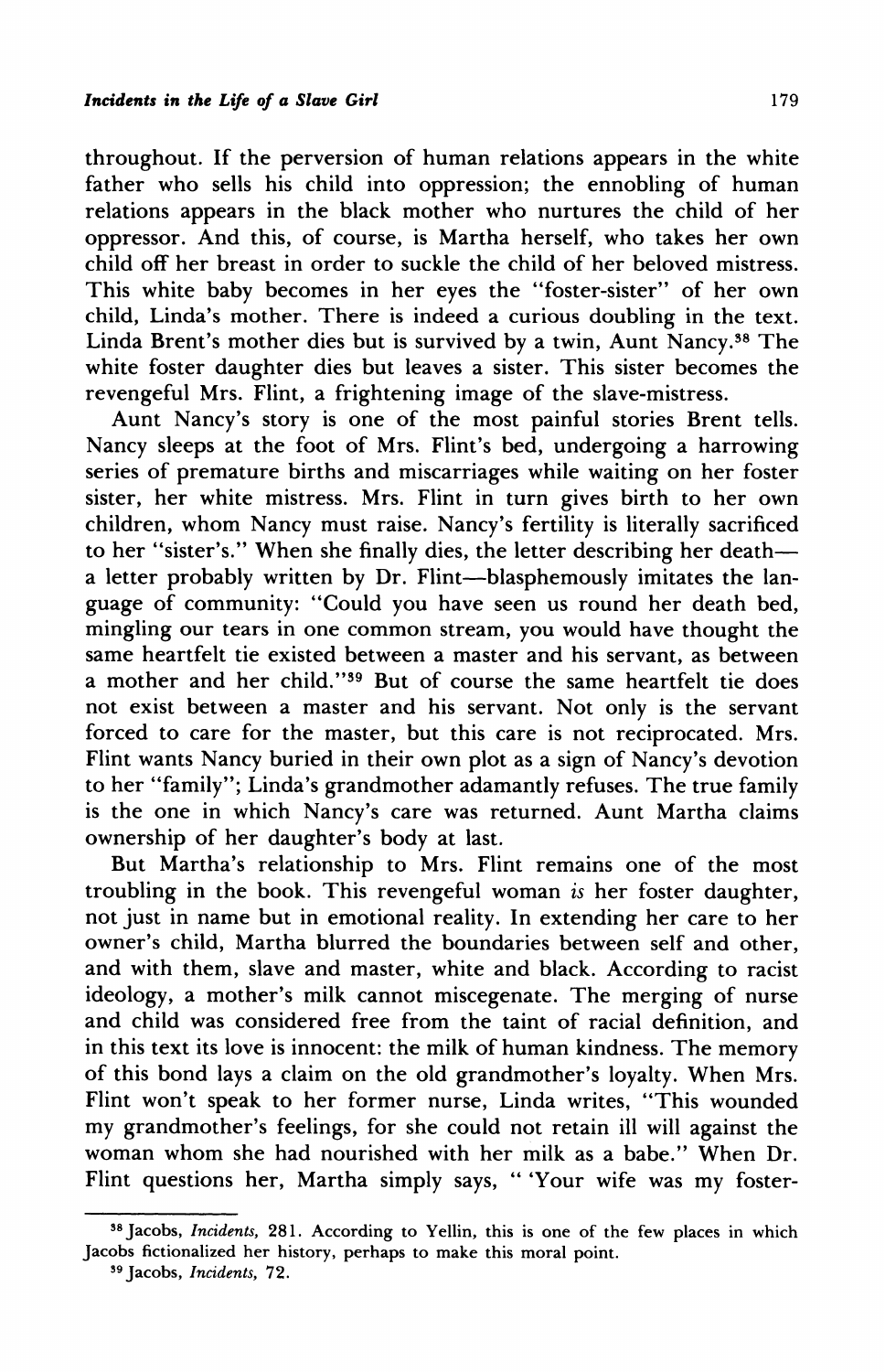**child, Dr. Flint, the foster-sister of my poor Nancy, and you little know**  me if you think I can feel any thing but good will for her children.' " Martha's love for Mrs. Flint was, and remains, unconditional; she is **indeed a dove. In a better world such goodness would confer moral authority. Linda admits that Dr. Flint was held at bay many times by her grandmother's reputation, but when Martha goes to Flint to plead for her granddaughter-reminding "him how long and how faithfully she had served in the family, and how she had taken her own baby**  from her breast to nourish his wife"-the doctor simply ignores her **claims.40 Here the ideology of true womanhood fails. Moral example alone is no match for positive evil.** 

**One could argue, however, as Hazel Carby does, that Martha's behavior in this and other key instances is not submissive, but assertive. She is, Carby writes, "representative of a strong moral code in the midst of an immoral system."'4' She acts on behalf of the entire community of her care, black and white. The problem is that she has no power to enforce that code. By extending her love to a corrupt foster daughter, Martha endangers the other members of the community for whom she cares. By rejecting Mrs. Flint she would lose her Christ-like purity. The dove must learn a lesson from the serpent if it is to survive, and its peaceable kingdom come into this world, not just the next. Finally, even Martha is forced to agree that the greater good of Linda's escape justifies active resistance, including lies and deceit. She hides Linda in that womblike, coffin-like space for seven years, caring for little Benjamin and**  Ellen all that time: a brave defiance of her own fear and honesty.<sup>42</sup>

**Of course, Aunt Martha's love for her white foster children is not always the case in black literature. In Toni Morrison's The Bluest Eye, attachment to the oppressor's child appears as moral failure, a capitu-**

<sup>&</sup>lt;sup>40</sup> Jacobs, *Incidents*, 85. Genovese's comments on the role and situation of black mammies **are particularly helpful here: "That they loved the white children they raised-hardly astonishing for warm, sensitive, generous women-in no way proves that they loved their own children the less. Rather, their position in the Big House, including their close attention to the white children sometimes at the expense of their own, constituted the firmest protection they could have acquired for themselves and their immediate families." But, as Genovese points out and as Incidents demonstrates, this protection was extremely limited, resting as it did solely on personal influence (Genovese, Roll, Jordan, Roll, 356-57).** 

**<sup>41</sup>Carby, Reconstructing Womanhood, 57.** 

**<sup>42</sup>Genovese in Roll, Jordan, Roll, 360-61, again illuminates the problems which Martha poses to her granddaughter: "More than any other slave, [the mammy] had absorbed the paternalistic ethos and accepted her place in a system of reciprocal obligations defined from above. In so doing she developed pride, resourcefulness, and a high sense of responsibility to white and black people alike, as conditioned by the prevalent systems of values and notions of duties. . . . Her tragedy lay, not in her abandonment of her own people but in her inability to offer her individual power and beauty to black people on terms they could accept without themselves sliding further into a system of paternalistic dependency."**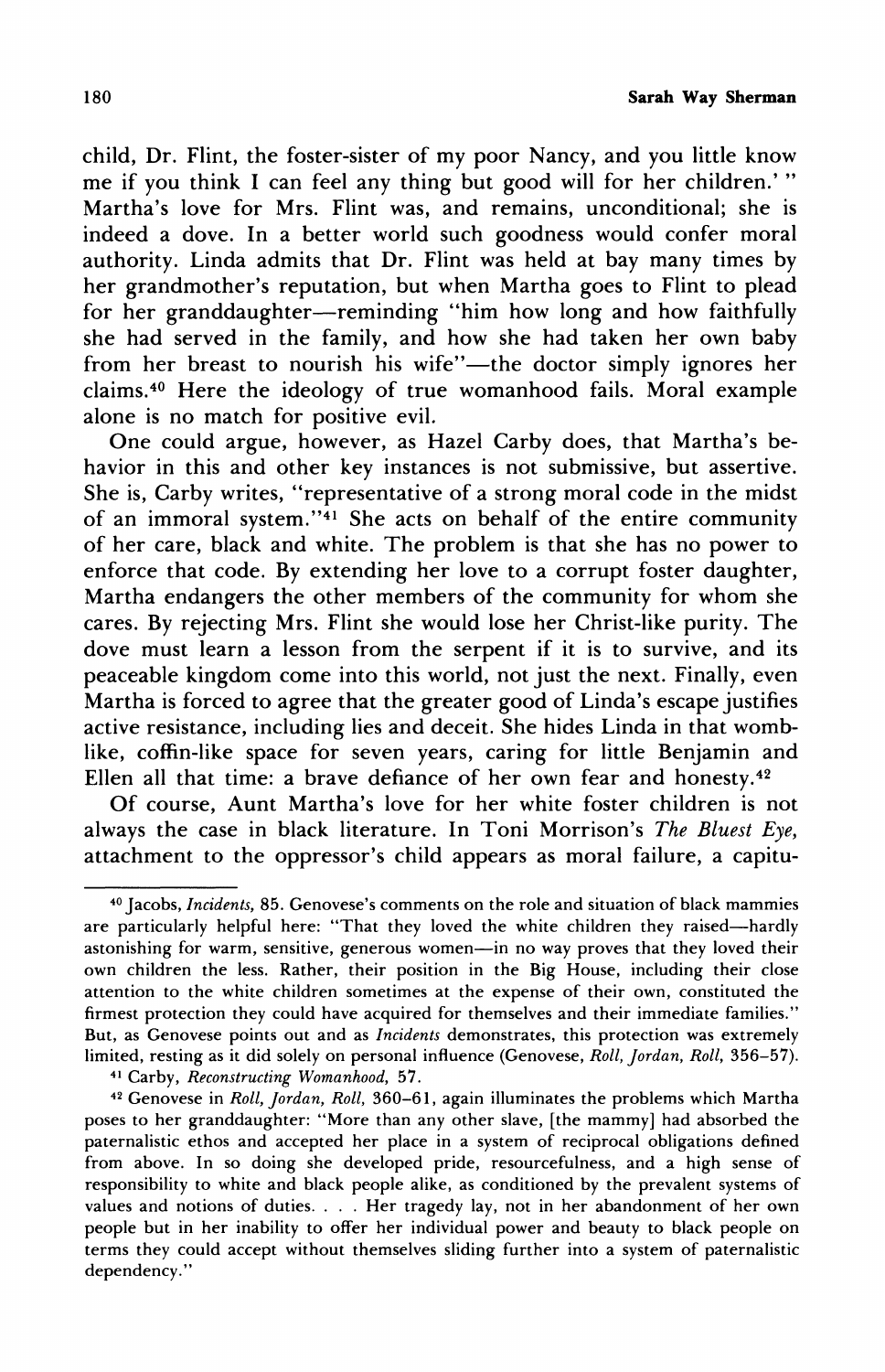**lation to white fantasies. In one excruciating scene Pauline rejects her own daughter in favor of the pretty white child who calls her Polly in the fancy house by the lake.43 The implications and dangers of such nonreciprocal, powerless mothering are heightened in the horrifying violation of Sethe in Beloved. Forcibly taking milk meant for her child, the two white boys "with mossy teeth" pervert the sign of Sethe's womanly power and love freely given.44 In Alice Walker's The Color Purple Sofia refuses to lie about loving her white "foster daughter's" child: "Some colored people so scared of whitefolks," she says, "they claim to love the cotton gin." Sofia does not deny she "feels something" for Eleanor Jane herself, "because out of all the people in your daddy's house you showed me some human kindness. But on the other hand, out of all the people in your daddy's house, I showed you some." Unlike Aunt Martha's, Sofia's love is conditional: "Kind feelings is what I offer you. I don't have nothing to offer your relatives but just what they offer me."45** 

**In Incidents in the Life of a Slave Girl we see a black nursemaid who slaps the face of her dead mistress while the child she cares for, the child of the dead woman, looks on (the child tells and the nurse is sold). Here, however, as in The Color Purple, the white child before the corruption of consciousness may be worthy of love because that child may be capable of giving love. At the end of her long flight north, Linda Brent says she was so disillusioned that she was in danger of losing her compassion and hope. In the chapter called "A Home Found" she describes how Mary, her white employer's daughter, "thawed my heart, when it was freezing into cheerless distrust of all my fellowbeings." "I loved Mrs. Bruce's babe. When it laughed and crowed in my face, and twined its little tender arms confidingly about my neck . . . my wounded heart was soothed."46** 

**The infant is not the source of the slave woman's exploitation. Although a black baby may be denied nourishment given to its white**  "sister," the demand is the slaveholder's, not the inarticulate child's. **Brent reiterates her faith that "surely little children are true." In one parable-like story we see that truth uncorrupted: "I once saw two beautiful sisters playing together. One was a fair white child; the other was a slave, but also her sister. When I saw them embracing each other, and heard their joyous laughter, I turned sadly away from the lovely sight."47 This Edenic moment is inevitably doomed. The serpent of** 

**<sup>41</sup>Toni Morrison, The Bluest Eye (New York: Washington Square Press, 1970), 87.** 

**<sup>44</sup> Toni Morrison, Beloved, 70.** 

**<sup>45</sup>Alice Walker, The Color Purple (New York: Washington Square Press, 1982), 233.** 

**<sup>46</sup>Jacobs, Incidents, 190, 170.** 

**<sup>47</sup> Jacobs, Incidents, 29.**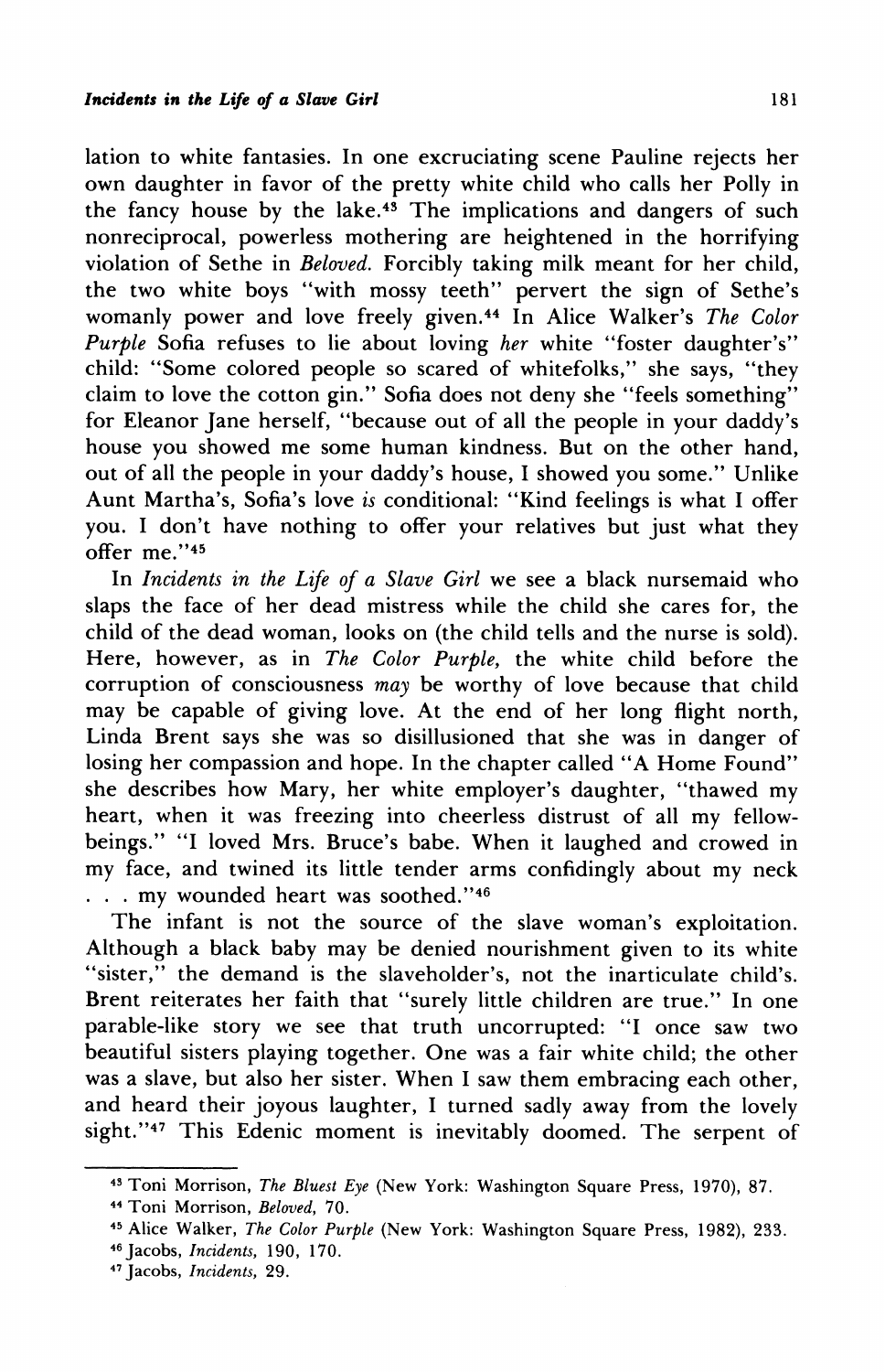**slavery and white male sexuality insinuate themselves into the slave girl's innocence. She becomes aware of her difference, her enslavement, and her sexual vulnerability. Finally, she must drain "the cup of sin, and shame, and misery, whereof her persecuted race are compelled to drink."48** 

**And what of her white sister? "From childhood to womanhood her pathway was blooming with flowers, and overarched by a sunny sky. Scarcely one day of her life had been clouded when the sun rose on her happy bridal morning."49 But Brent stops at the bridal morning for good reason. If the serpent enters the slave girl's life at puberty, he enters her white sister's at marriage. Unchecked power and sexual exploitation make betrayal by her husband almost inevitable. Moral corruption blights her happiness and "ravages" her home, with its twining vines, "of all its loveliness."** 

**This is the source, Brent implies, of Mrs. Flint's venom, the motivation behind her attack on the daughter of her foster sister and grandchild of her foster mother. Sexual jealousy, the "green-eyed monster," is personified in this woman's vindictiveness.50 Brent is unsparing in her portrayal of that vindictiveness, but in an act of remarkable compassion, she writes, "Yet I, whom she detested so bitterly, had far more pity for her than he had, whose duty it was to make her life happy. I never wronged her, or wished to wrong her; and one word of kindness from her would have brought me to her feet."'5' Although deeply corrupted by slaveholding's unchecked power, Mrs. Flint persecutes Linda primarily out of helplessness and misery. The true source of her anger is her husband, but in a patriarchal world she too can be rendered powerless against him.** 

**Linda Brent's story opens with the death of her white mistress. Her grief is real, "for she had been almost like a mother to me."52 But this death brings another. When the will is read, Linda learns she has not been freed but "bequeathed" as a piece of property. "My mistress taught me the precepts of God's Word: 'thou shalt love thy neighbor as thyself.' 'Whatsoever ye would that men should do unto you, do ye even so unto them.' But I was her slave, and I suppose she did not recognize me as her neighbor."53 This "one great wrong," emblem of slavery's moral blindness, cannot be forgotten or forgiven, but it is countered at the book's close by an act of neighborly love and courage.** 

<sup>&</sup>lt;sup>48</sup> Jacobs, *Incidents*, 29.

**<sup>49</sup> Jacobs, Incidents, 29.** 

**<sup>50</sup>See Minrose C. Gwin, "Green-Eyed Monsters of the Slavocracy: Jealous Mistresses in Two Slave Narratives," in Conjuring, ed. Pryse and Spillers, 39-52.** 

**<sup>5&#</sup>x27;Jacobs, Incidents, 32.** 

<sup>&</sup>lt;sup>52</sup> Jacobs, *Incidents*, 7.

<sup>&</sup>lt;sup>53</sup> Jacobs, *Incidents*, 8.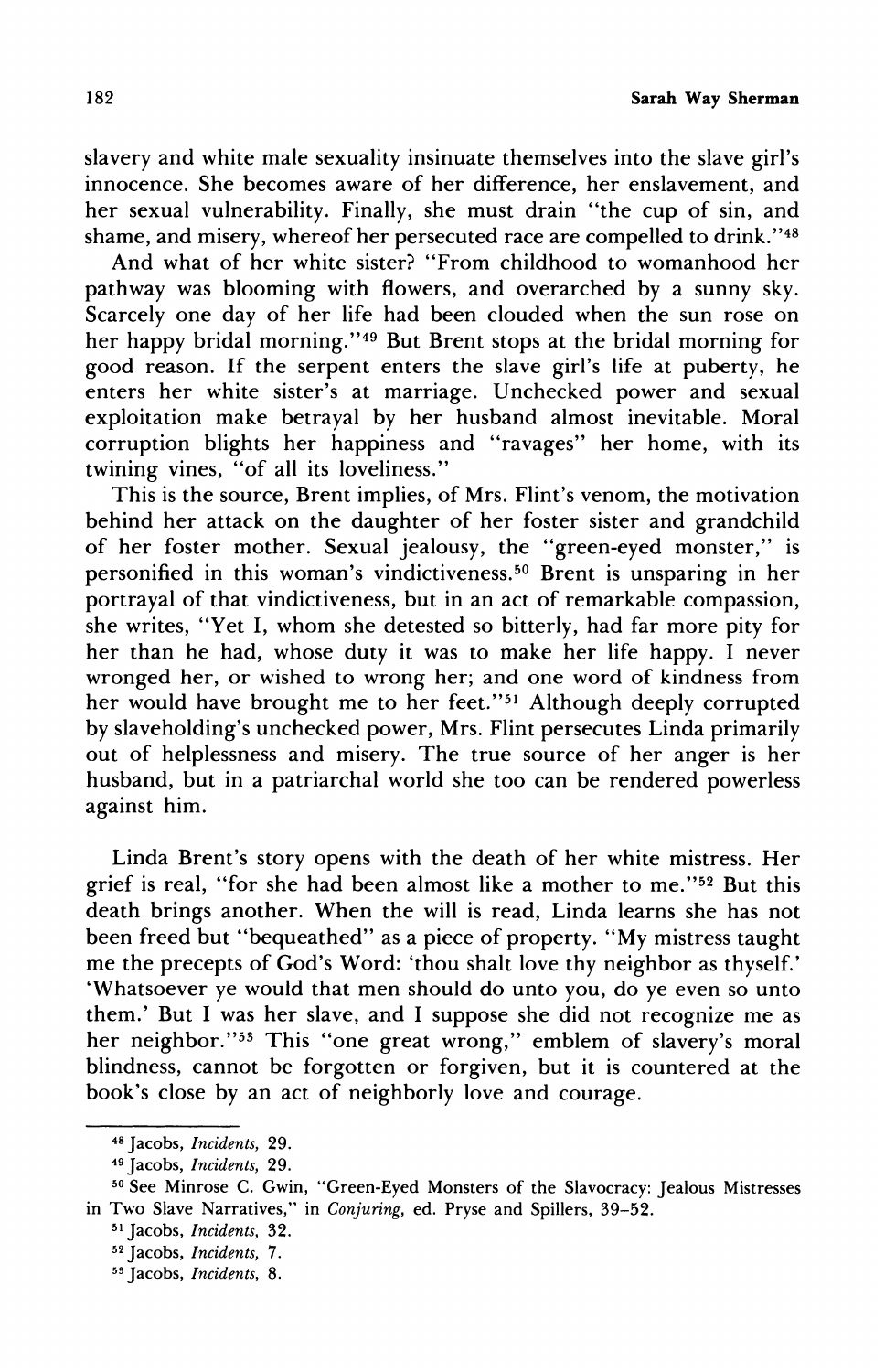**After Linda's escape to the North she is employed by a Mr. and Mrs. Bruce as nursemaid for their daughter. Although the husband appears both obtuse and sympathetic to slaveholding, Mrs. Bruce is remarkable for her understanding and support. When Mrs. Bruce dies, the second wife proves even more remarkable. When Linda is threatened with capture by Mr. Dodge (her new master via his marriage to Emily Flint), the second Mrs. Bruce not only helps Linda escape once more but proposes she take Mrs. Bruce's own baby with her. If Linda is found, she reasons, the slavecatchers would be forced to return the white child to its mother before taking Linda south; Mrs. Bruce could then intervene on her behalf. Brent writes: "It was a comfort to me to have the child with me; for the heart is reluctant to be torn away from every object it loves. But how few mothers would have consented to have one of their own babies become a fugitive, for the sake of a poor, hunted nurse."54 The sisterhood of that earlier Edenic image can be regained. Mrs. Bruce does recognize Linda as her neighbor. By risking her child, she assumes that neighbor's danger as her own.** 

**But Linda's tale here also is "bittersweet," a word which reappears throughout the text. While Linda is in hiding with Mrs. Bruce's child, Mrs. Bruce writes that she intends to buy her from Mr. Dodge and end her persecution. Linda's response is sharply mixed. Although she is grateful, "The more my mind had become enlightened, the more difficult it was for me to consider myself an article of property; and to pay money to those who had so grievously oppressed me seemed like taking from my sufferings the glory of triumph." Linda writes to thank Mrs.**  Bruce but also to say "that being sold from one owner to another **seemed too much like slavery; that such a great obligation could not be easily cancelled; and that I preferred to go to my brother in California."55 She will take her stand on principle, uncompromised, passionate. Mary Helen Washington is correct in seeing this statement as Linda Brent's forthright assertion of selfhood, which is comparable to Frederick Douglass's rejection of any master, kind as well as cruel.56** 

**Yet, here too, there is a difference; without Linda's knowledge, Mrs. Bruce goes ahead with the negotiations and purchases her friend's freedom. Again, Linda's response is deeply ambivalent. In her description of the bill of sale, the sentences themselves are split, pitting feeling against feeling: "I well know the value of that bit of paper; but much as I love freedom I do not like to look upon it. I am deeply grateful to the generous friend who procured it, but I despise the miscreant who demanded payment for what never rightfully belonged to him or** 

<sup>&</sup>lt;sup>54</sup> Jacobs, *Incidents*, 194.

<sup>&</sup>lt;sup>55</sup> Jacobs, *Incidents*, 199.

**<sup>56</sup> Washington, "Meditations on History," in Invented Lives, 11-12.**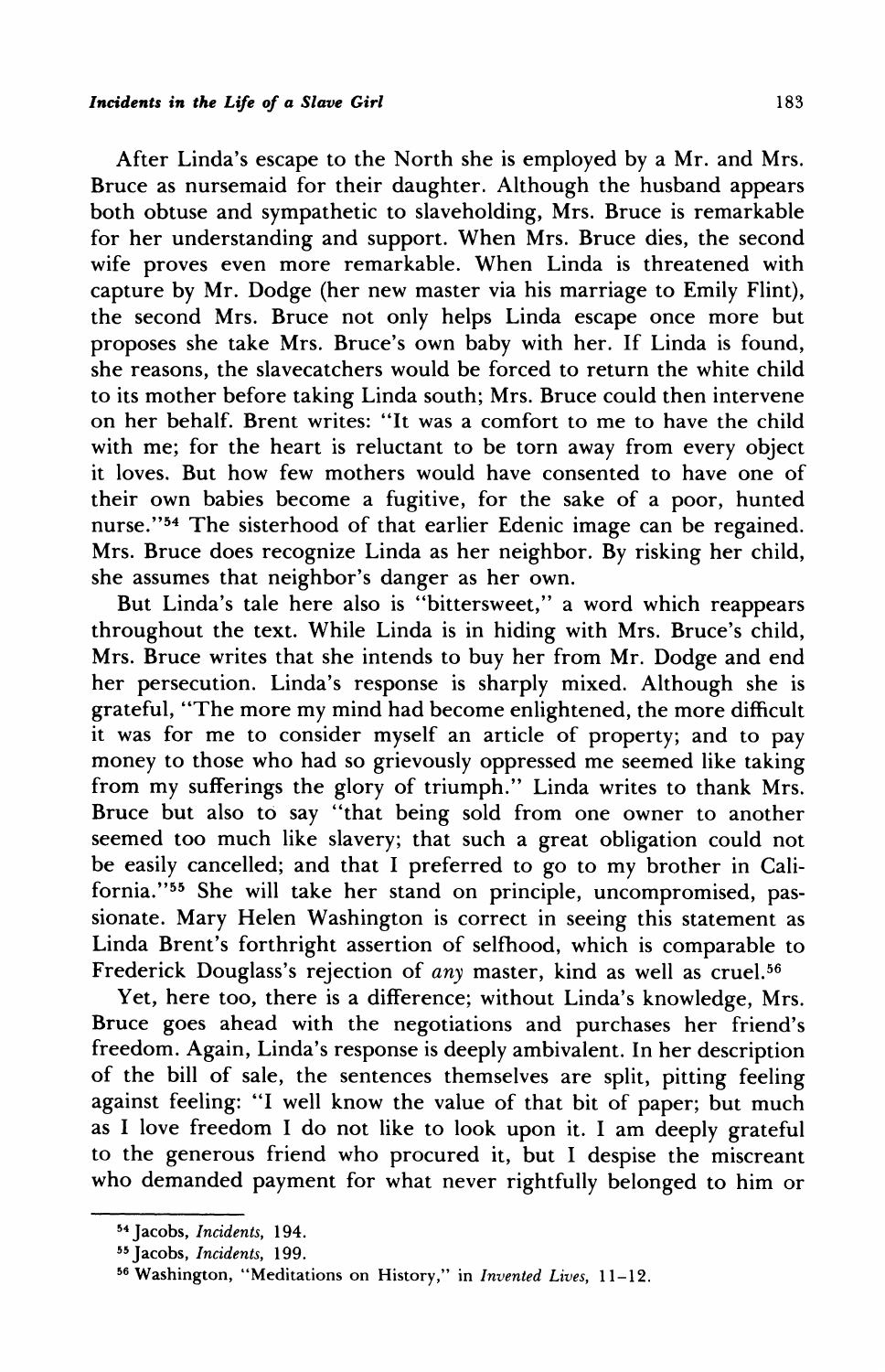**his."57 Despite her objections to the means, the end has been reached. Linda confesses that "when it was done I felt as if a heavy load had been lifted from my weary shoulders." She accepts the gift and does not judge Mrs. Bruce for dealing with slaveholders, any more than she judged her brother William for going to his mistress instead of his father, or her grandmother for preferring a living slave child to a lost free one. Mrs. Bruce has compromised a principle to gain Linda's freedom, and though Linda's bitterly resents the necessity, she forgives the act. After all, she has struck her own bargains with the devil.** 

**"When I reached home, the arms of my benefactress were thrown round me, and our tears mingled." The imagery echoes the language of Dr. Flint's blasphemous letter at Nancy's death, but here the mutual identification is real. As Mrs. Bruce explains, "You wrote me as if you thought you were going to be transferred from one owner to another. But I did not buy you for your services. I should have done just the same if you were going to sail to California tomorrow. I should, at least, have the satisfaction of knowing that you left me a free woman."58 Linda cannot help but remember how her father and grandmother had struggled to buy her freedom, and failed: "But God had raised me up a friend among strangers, who had bestowed on me the precious, longdesired boon." Mrs. Bruce, Brent writes, is her friend. "Friend! It is a common word, often lightly used. Like other good and beautiful things, it may be tarnished by careless handling; but when I speak of Mrs. Bruce as my friend, the word is sacred." As her narrative closes Linda Brent describes herself as "bound" to Mrs. Bruce's side, not by slavery and not only by economic circumstances but also by "love, duty, gratitude. . . ."59** 

**"Reader, my story ends with freedom; not in the usual way, with marriage." The difference, however, goes even deeper. If her story does not end in the conventional feminine way, neither does it represent freedom in the conventional masculine way. Linda Brent's narrative ends, not with a solitary speaker, but with a woman gratefully acknowledging her bonds to her children and friends, bonds freely chosen. She has recovered her two children, Benjamin and Ellen. Although she still** 

<sup>&</sup>lt;sup>57</sup> Jacobs, *Incidents*, 200.

<sup>&</sup>lt;sup>58</sup> Jacobs, *Incidents*, 200.

**<sup>59</sup>Jacobs, Incidents, 201. A related pattern emerges in Sherley Anne Williams, Dessa Rose (New York: Berkley, 1986). Though more conflicted than the friendship of Linda Brent and Mrs. Bruce, the relationship of the escaped slave Dessa Rose and the white woman Miss Rufel is also rooted in the bonds of motherhood. Miss Rufel, raised by a beloved black nurse, gives her breast in turn to Dessa Rose's newborn child. If the white woman here becomes the mammy, in Beloved she becomes the midwife. In Denver's caring for the laboring Sethe we also see an unusual white woman able to resist the temptation of racist power. Like the Good Samaritan, she recognizes the other as her neighbor.**